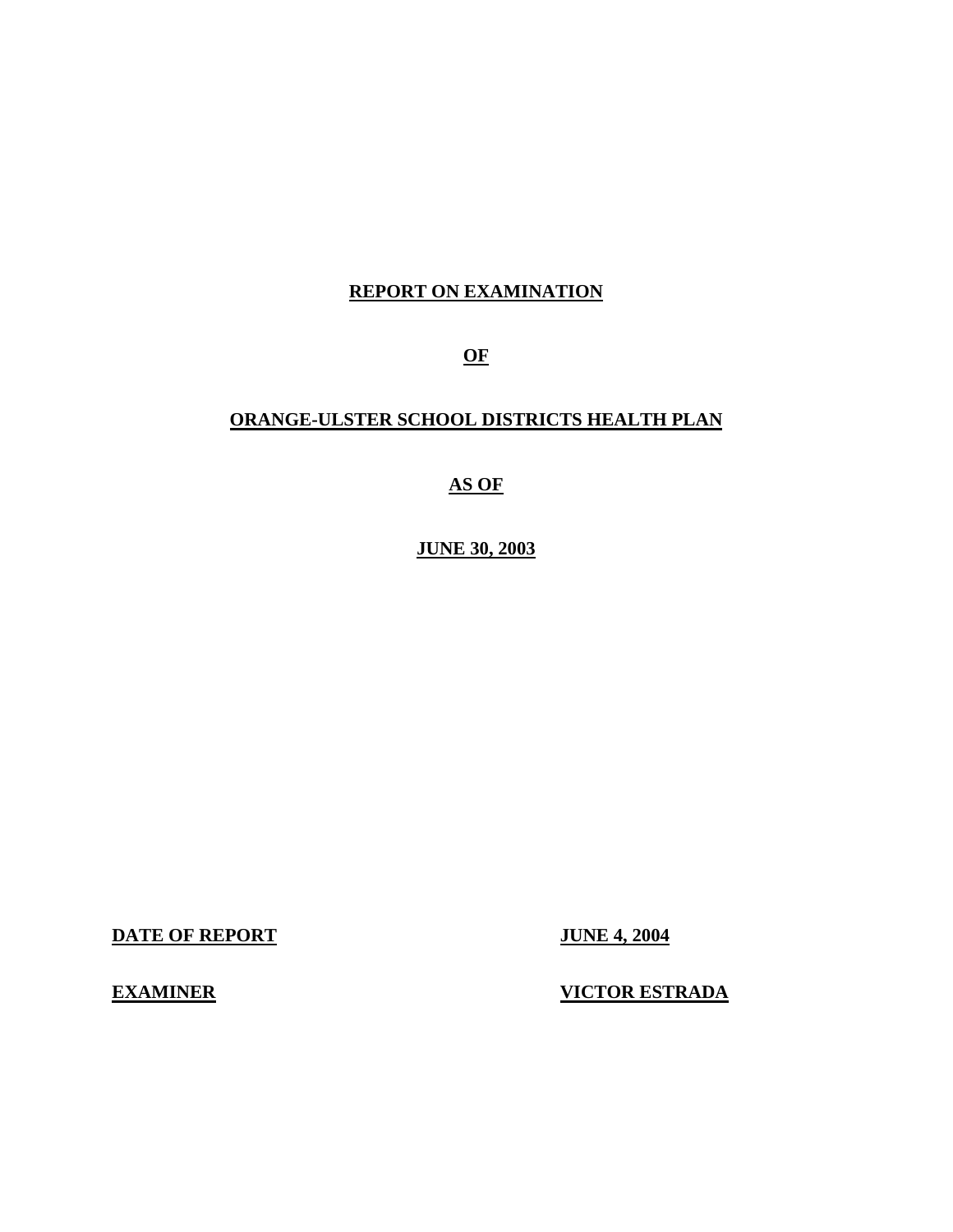## **TABLE OF CONTENTS**

## **ITEM NO.**

## **PAGE NO.**

| 1. | Scope of examination                                                                                                                                                  | $\overline{2}$       |
|----|-----------------------------------------------------------------------------------------------------------------------------------------------------------------------|----------------------|
| 2. | Description of Plan                                                                                                                                                   | 3                    |
|    | Management<br>A.<br>Territory and plan of operation<br>Β.<br>Conflict of interest<br>$C_{\cdot}$<br>D. Accounts and records                                           | 5<br>9<br>10<br>10   |
| 3. | <b>Financial statements</b>                                                                                                                                           | 13                   |
|    | <b>Balance</b> sheet<br>$\mathsf{A}$ .<br>Statement of revenue, expenses and net worth<br><b>B.</b>                                                                   | 13<br>14             |
| 4. | Claims payable (including claim stabilization reserve)                                                                                                                | 15                   |
| 5. | Market conduct                                                                                                                                                        | 16                   |
|    | Claims processing<br>A.<br><b>Utilization review</b><br><b>B.</b><br>Explanation of benefits statements<br>$\mathbf{C}$ .<br>Grievances, appeals and complaints<br>D. | 17<br>22<br>25<br>26 |
| 6. | Conclusion                                                                                                                                                            | 28                   |
| 7. | Compliance with prior report on examination                                                                                                                           | 29                   |
| 8. | Summary of comments and recommendations                                                                                                                               | 30                   |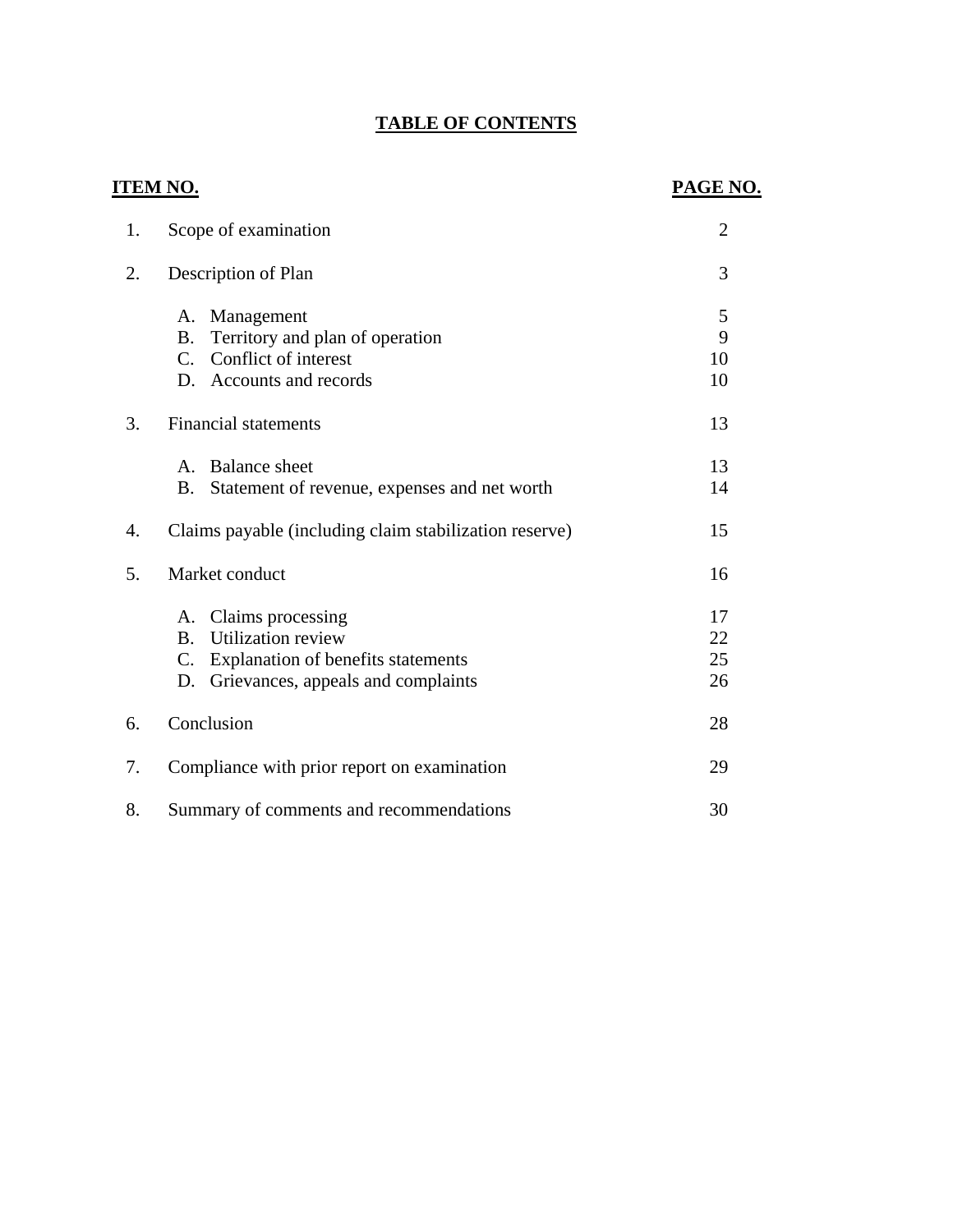

**25 BEAVER STREET** STATE OF NEW YORK INSURANCE DEPARTMENT NEW YORK, NEW YORK 10004

Governor

George E. Pataki Gregory V. Serio Superintendent

June 4, 2004

Honorable Gregory V. Serio Superintendent of Insurance Albany, New York 12257

Sir:

Pursuant to the provisions of the New York Insurance Law and acting in accordance with the directions contained in Appointment Number 22076, dated July 3, 2003, annexed hereto, I have made an examination into the condition and affairs of Orange-Ulster School Districts Health Plan, a municipal cooperative health benefit plan licensed under the provisions of Article 47 of the New York Insurance Law at its home office located at 163 Harriman Heights Road; Monroe, New York. The following report thereon is respectfully submitted.

Wherever the terms "O-U SDHP" or "the Plan" appear herein, without qualification, they should be understood to refer to Orange-Ulster School Districts Health Plan.

This examination has determined that the Plan was solvent in the amount of \$1,261,735, but its contingency reserve of \$3,028,008 was impaired in the amount of (\$1,766,273) as of June 30, 2003. Refer to item 4 herein.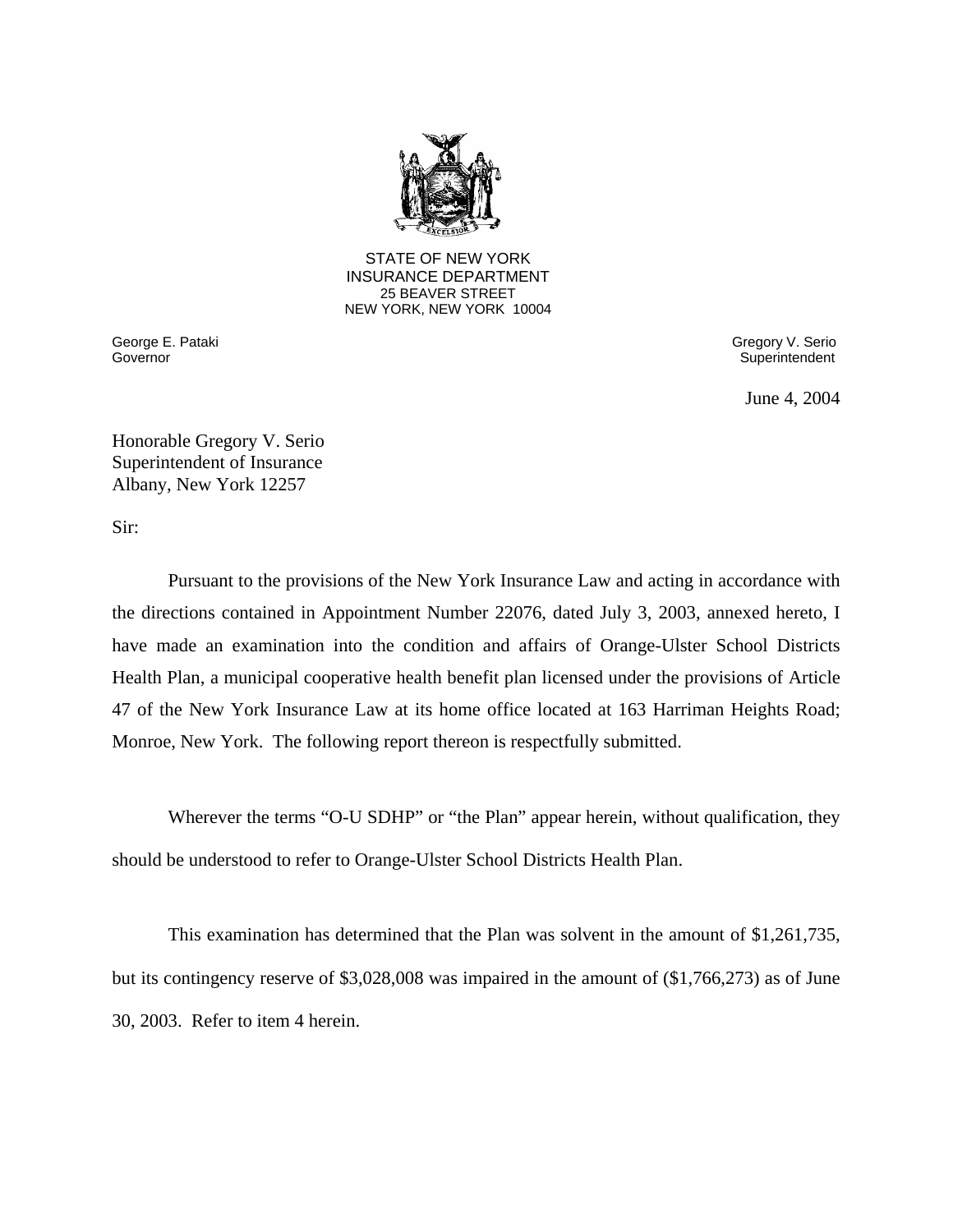#### 1. **SCOPE OF EXAMINATION**

A report on organization was issued as of December 31, 1999. This examination covers the period from January 1, 2000 through June 30, 2003. Transactions subsequent to this period were reviewed where deemed appropriate. It should be noted that the Plan operates on a calendar year basis.

The examination comprised a verification of assets and liabilities as of June 30, 2003, in accordance with Statutory Accounting Principles, as adopted by the Department, a review of income and disbursements deemed necessary to accomplish such verification, and utilized, to the extent considered appropriate, work performed by the Plan's independent certified public accountants. A review or audit was also made of the following items as called for in the Examiners Handbook of the National Association of Insurance Commissioners:

> History of the Plan Management and control Corporate records Fidelity bonds and other insurance Territory and plan of operation Growth of the Plan Reinsurance Accounts and records Financial statements Market conduct activities

This report on examination is confined to financial statements and comments on those matters which involve departures from laws, regulations or rules, or which are deemed to require explanation or description.

2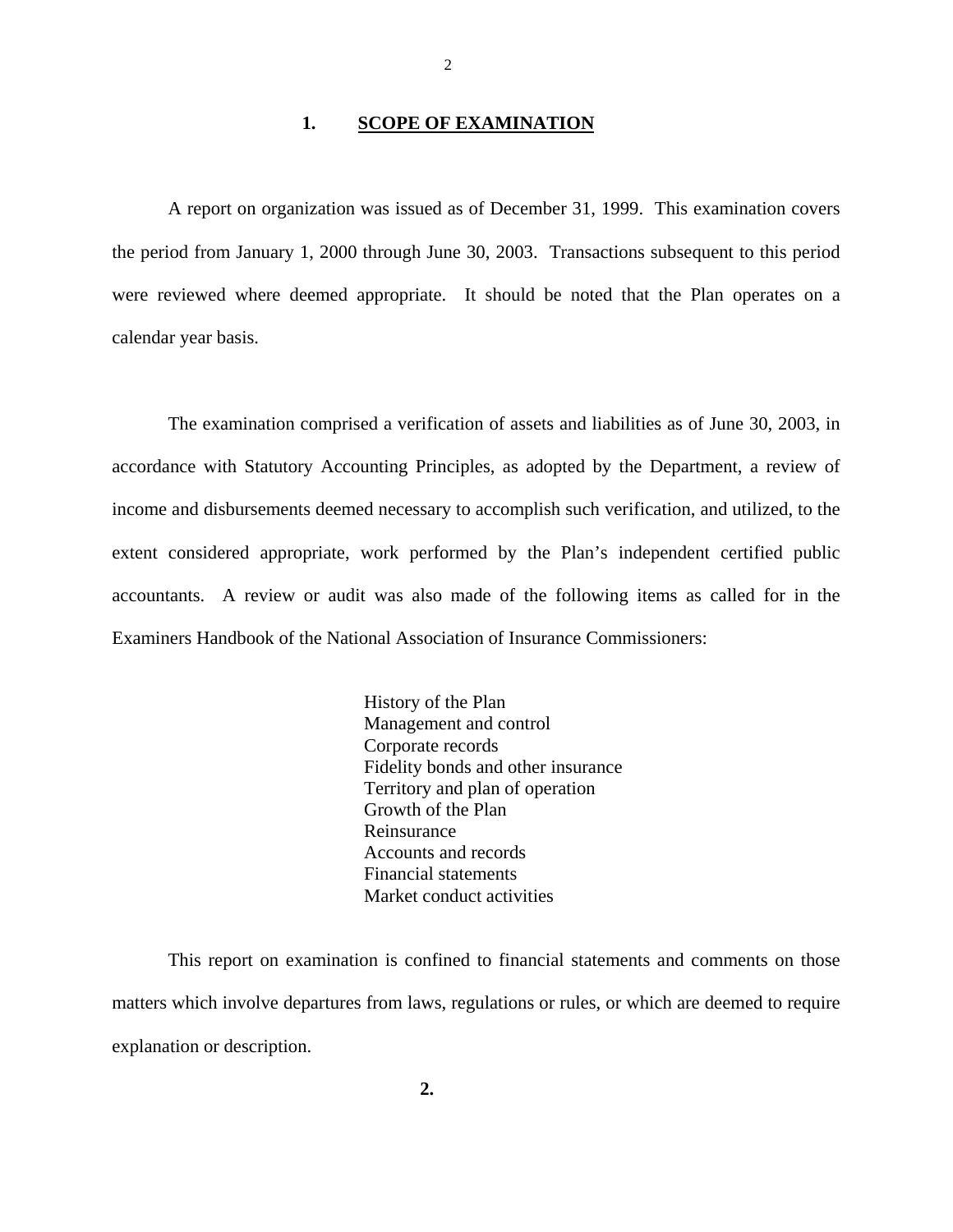#### **DESCRIPTION OF PLAN**

The Plan is a multi-employer self-funded health benefits program operated exclusively for the benefit of the employees/retirees and their dependents, of member school districts ("SD") and the Orange-Ulster Board of Cooperative Educational Services ("BOCES"). The Plan has been in existence since 1982 and is composed of nineteen school districts and the Orange-Ulster BOCES. It was issued a certificate of authority on November 1, 2000, pursuant to the provisions of Article 47 of the New York Insurance Law.

The Plan participants are as follows:

| <b>Chester Union Free SD</b>       | Middletown City SD         |
|------------------------------------|----------------------------|
| <b>Cornwall Central SD</b>         | Minisink Valley Central SD |
| <b>Eldred Central SD</b>           | Monroe-Woodbury Central SD |
| Florida Union Free SD              | Pine Bush Central SD       |
| <b>Goshen Central SD</b>           | Marlboro Central SD        |
| Greenwood Lake Union Free SD       | Port Jervis City SD        |
| <b>Highland Falls Central SD</b>   | Tuxedo Union Free SD       |
| Kiryas Joel Village SD             | <b>Valley Central SD</b>   |
| <b>Livingston Manor Central SD</b> | <b>Warwick Valley SD</b>   |
| Orange-Ulster BOCES                | Washingtonville SD         |

The Plan's home office is located at 163 Harriman Heights Road; Monroe, New York 10950. At this location, most administrative functions are performed, except certain claims functions detailed below. In addition, accounting functions are performed at the Orange-Ulster BOCES' office located in Goshen, New York.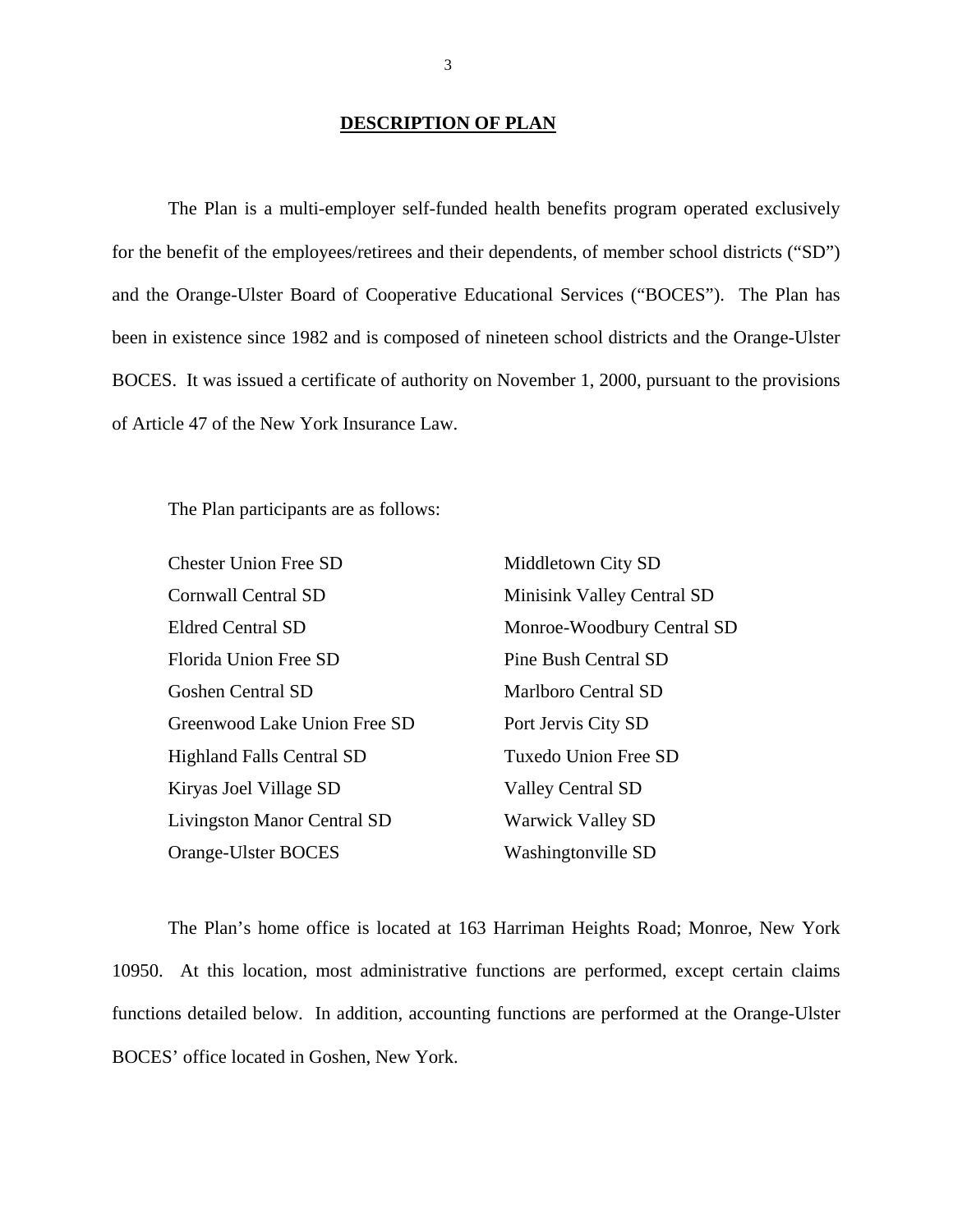The Plan entered into administrative services agreements, whereby certain third party administrators ("TPAs") process health benefit claims submitted. For the fiscal year ended June 30, 2003, the Plan had administrative services agreements with the following:

- (1) Independent Employee Consultation Services, Inc. ("INDECS") Claims processing;
- (2) PCS Health Systems Prescription drugs claims processing.

The Plan is billed an administration fee by the TPAs for services rendered.

During the exam period, medical utilization review was performed by BeechStreet Corporation ("BSC") from January 1, 2003 through March 31, 2003, and HealthCare Strategies ("HCS") since April 1, 2003. INDECS entered into agreements with these entities; the Plan was not a party to these agreements.

The Plan is held to the requirements of Article 49 of the New York Insurance Law (Utilization Review and External Appeal), as a condition of its Insurance Department certification. Article 49 permits delegation of utilization review ("UR") activities by an "insurer" to a contracted UR agent pursuant to Section 4900(i) of the New York Insurance Law.

However, Orange Ulster is not a party to the contract delegating the UR function. The requirements of the above mentioned statute obliges the Plan to be a party to the contract with the UR agent.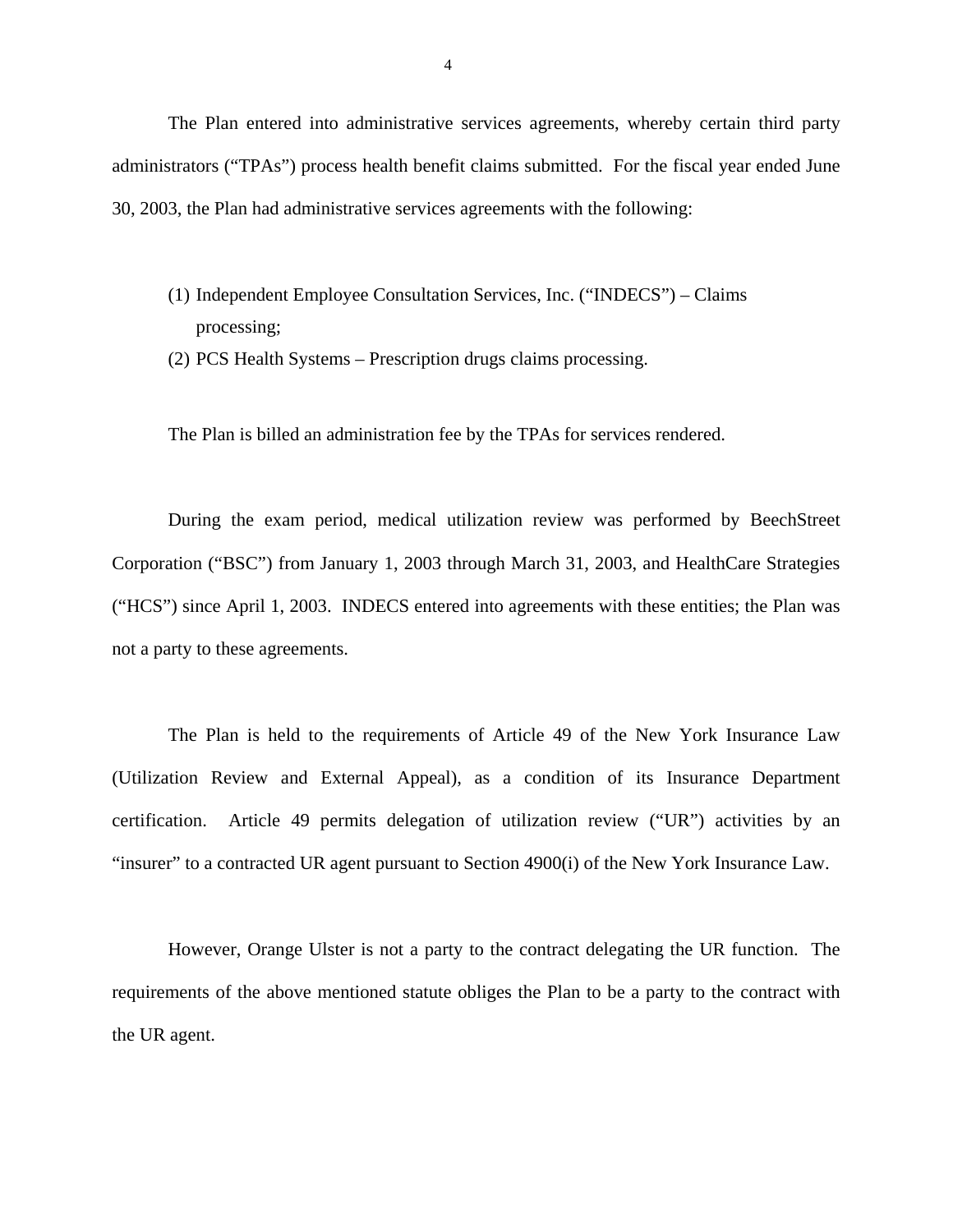It is recommended that the Plan become a signed party to the contract allowing for the delegation of the utilization review function and all other functions that are delegated to TPAs either directly or indirectly by the Plan.

#### A. Management

Pursuant to its Municipal Cooperation Agreement, the management of the Plan is vested in a board of directors. The Municipal Cooperation Agreement of the Plan specifies that the board of directors shall consist of the Superintendent of Schools, or his designee, for the aforementioned School Districts, and the Orange-Ulster BOCES.

As of June 30, 2003, the members of the board of directors of the Plan, with their principal business affiliations, were as follows:

Name and Residence

Elizabeth McKean Business Manager,

Principal Business Affiliation

Erin Brennan Business Administrator, Newburgh, NY Chester Union Free SD

James Christie Assistant Superintendent-Business, Warwick, NY Cornwall Central SD

Jeffersonville, NY Goshen Central SD

Michael Henery Business Administrator, Monroe, NY Greenwood Lake Central USFD

Rachell Harmer Business Official, Cornwall, NY Highland Falls Central SD

Steven Bernardo Business Manager, Bronx, NY Kiryas Joel Village SD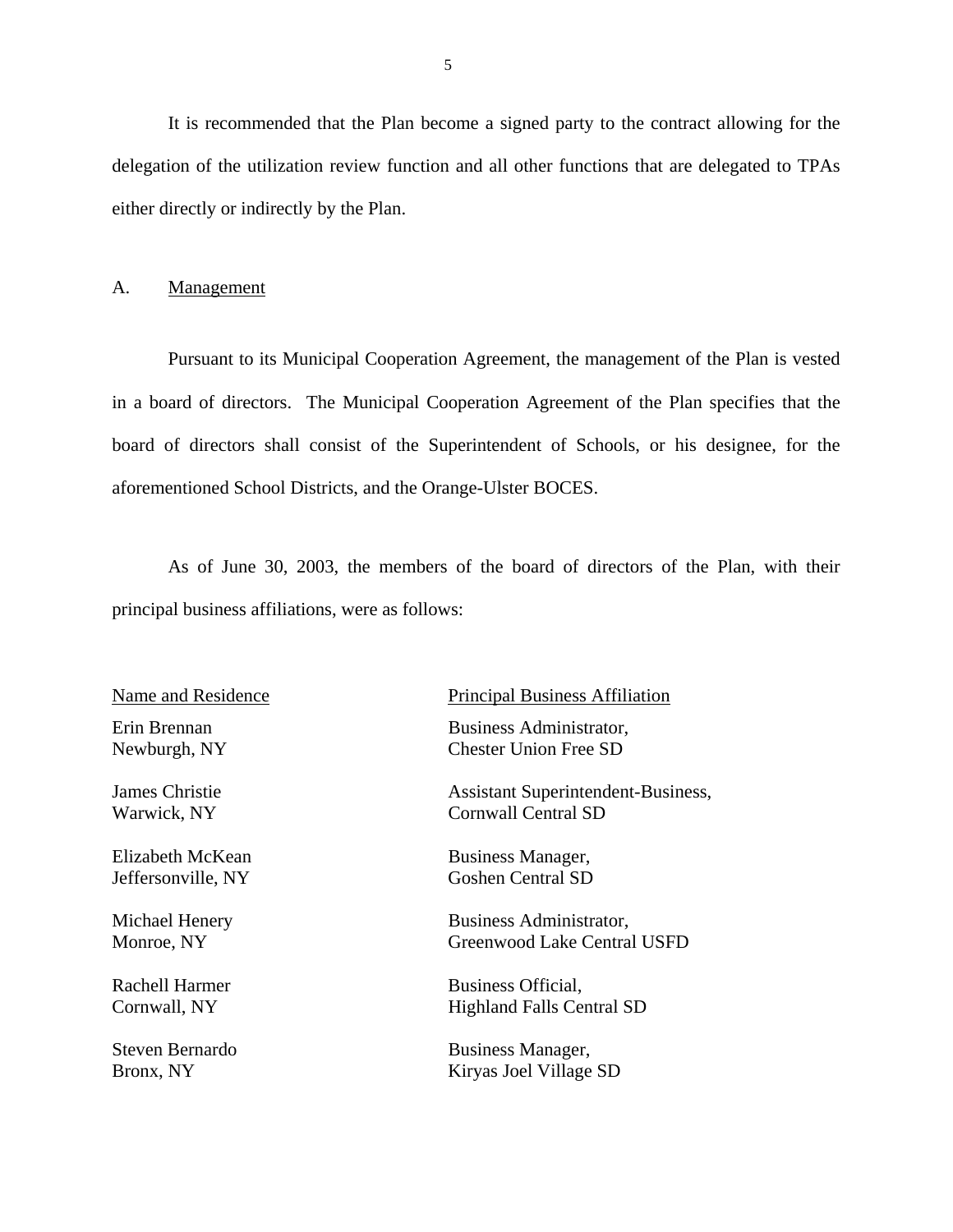Name and Residence<br>Neysa Sensenig

Grahamsville, NY

Tim Conway Goshen, NY

Priscilla Holden Middletown, NY

Terrence Olivo Central Valley, NY

Deborah Heppes Goshen, NY

Deborah Brush Pine Bush, NY

Larry Lawrence Port Jervis, NY

John Staiger Wallkill, NY

Peter Roden Montgomery, NY

Tom Gustainis Warwick, NY

Janet Barbour Newburgh, NY

Ivan Katz Eldred, NY

Debra Lynker Livingston Manor, NY

Howard Cohen Florida, NY

Principal Business Affiliation

 Business Administrator, Marlboro Central SD

 Deputy Superintendent, Middletown City SD

 Assistant Superintendent-Business, Minisink Valley Central SD

Superintendent, Monroe-Woodbury Central SD

 Assistant Superintendent-Finance, Orange-Ulster BOCES

 Assistant Superintendent-Business, Pine Bush Central SD

 Assistant Superintendent-Business, Port Jervis City SD

 Assistant Superintendent-Business, Tuxedo Union Free SD

 Assistant Superintendent-Business, Valley Central SD

 Assistant Superintendent-Business, Warwick Valley SD

 Assistant Superintendent-Business, Washingtonville SD

Superintendent, Eldred Central SD

Superintendent, Livingston Manor Central SD

 Business Official, Florida Union Free SD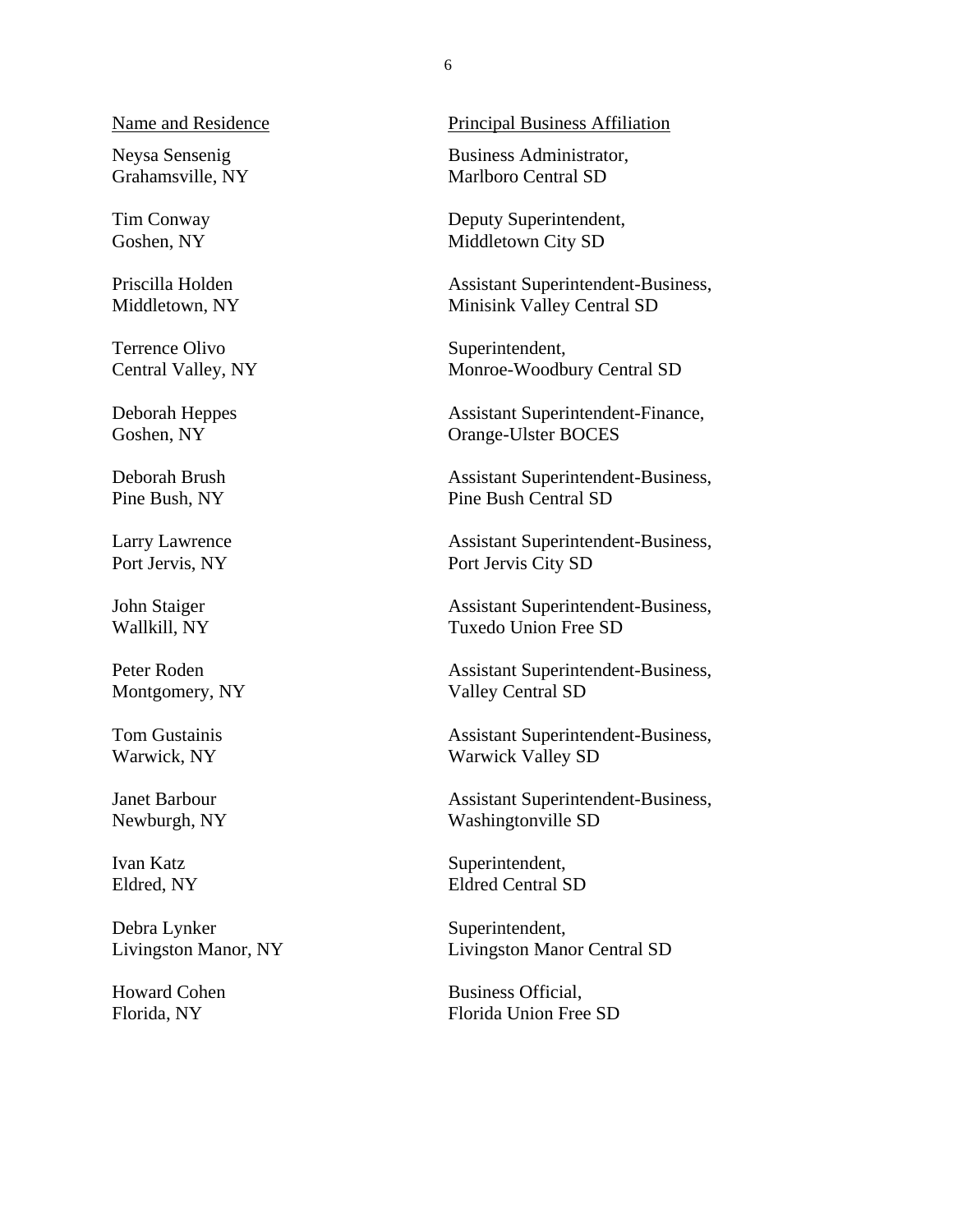A review of the attendance records at board of directors' meetings held during the period under examination revealed that meetings were generally well attended. However, designees from Eldred Central SD, Livingston Manor Central SD and Kiryas Joel Village SD did not attend any of the meetings that were held during 2002. In addition, no attendance at board meetings was noted for the designees of Eldred Central SD, Kiryas Joel Village SD and Livingston Manor Central SD for the six month period ending June 30, 2003. It should be noted, however, that sufficient members were present at the board meetings for a quorum. In addition, Eldred Central SD and Livingston Manor CSD are not located in Orange County, and the Municipal Cooperation Agreement only calls for school districts in Orange County to be entitled to vote.

Members of the board have a fiduciary responsibility and must evince an ongoing interest in the affairs of the Plan. It is essential that board members attend meetings consistently and set forth their views on relevant matters so that appropriate policy decisions may be reached by the board. Board members who fail to attend at least one-half of the board's meetings, unless appropriately excused, do not fulfill such criteria.

It is recommended that directors who are unable or unwilling to attend board meetings consistently should resign or be replaced. Furthermore, in selecting prospective members of the board, a key criterion should be their willingness and commitment to attend meetings and participate in the board's responsibility to oversee the operations of the Plan.

The following were the principal officers of the Plan as of June 30, 2003:

Name Name Title

William Ingles Terrence Olivo Chairman Priscilla D. Holden Secretary

Plan Administrator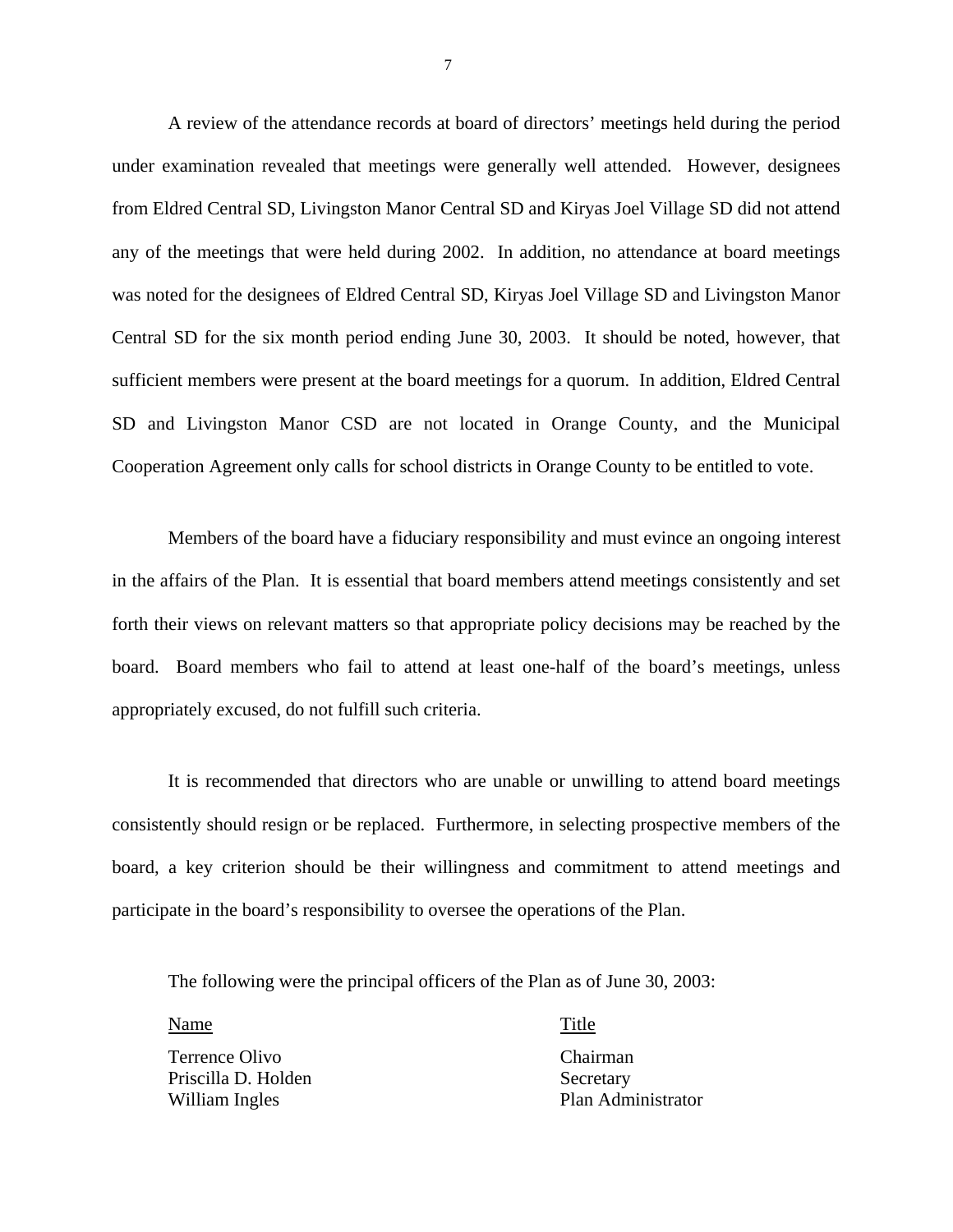8

Article 4 of the Plan's Municipal Cooperation Agreement and by-laws states in part:

"The officers of this Board of Directors shall be as follows:

- 1. A Chairperson, elected annually in October.
- 2. A Secretary, elected annually in October.
- 3. A Plan Administrator, appointed by the Chairman annually in October.
- 4. A Chief Fiscal Officer, appointed by the Chairman annually in October through December 2003."

Through December 31, 2003, the Plan still had not elected a Chief Fiscal Officer. In the interim, the Chairperson (Terrence Olivo) serves as the Chief Fiscal Officer.

It is recommended that the Plan complies with its Municipal Cooperation Agreement and

by-laws by appointing a Chief Fiscal Officer.

§4705(c)(2) of the New York Insurance Law states:

"(c) A municipal cooperation agreement shall include a provision:

(2) designating one governing board member to have custody of all reports, statements and other documents of the plan."

The Plan was unable to provide the examiner with all the provider contracts between INDECS and BSC and HCS, respectively, on behalf of the Plan.

It is recommended that the Plan complies with  $\S4705(c)(2)$  of the New York Insurance Law by maintaining custody of all relevant documents in its home office.

Subsequent to the examination date, INDECS provided the Plan Administrator with the provider contracts between INDECS and BSC and HCS.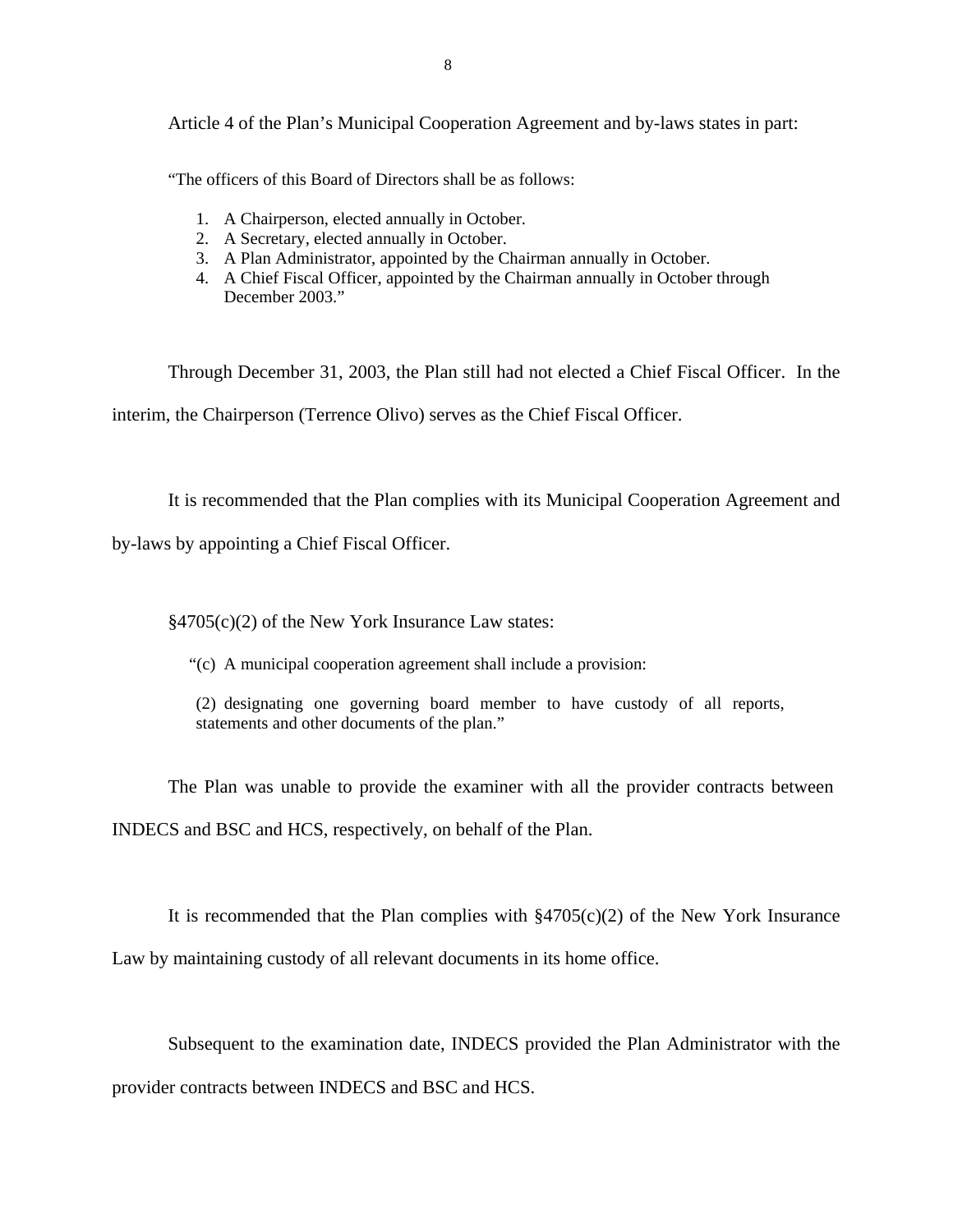The minutes of the May 21, 2002 meeting of the Plan's board of directors reflected a motion made and accepted by the board to amend the Plan's administrative services agreement with INDECS. This amendment was for the provision of additional Plan management services, effective July 1, 2002, for an annual fee not to exceed ninety-nine thousand dollars (\$99,000).

The \$99,000 "fee" amount reflected salary, benefits, and payroll taxes to be made in compensation to the Plan Administrator. The Plan Administrator received a W-2 from the Plan's third party administrator ("TPA"), INDECS.

### B. Territory and Plan of Operation

As of June 30, 2003, the Plan held a certificate of authority to operate the business of a municipal cooperative health benefit plan as authorized by §4704 of the New York Insurance Law in the counties of Orange, Sullivan and Ulster.

The Plan obtained stop loss coverage from Standard Security Life Insurance Company of New York, effective January 1, 2003.

The Plan's enrollment consisted of 8,253 members at June 30, 2003, which represents a 3% increase from December 31, 2002, when the enrollment level was 8,034. Enrollment as of December 31, 2001 was 8,109.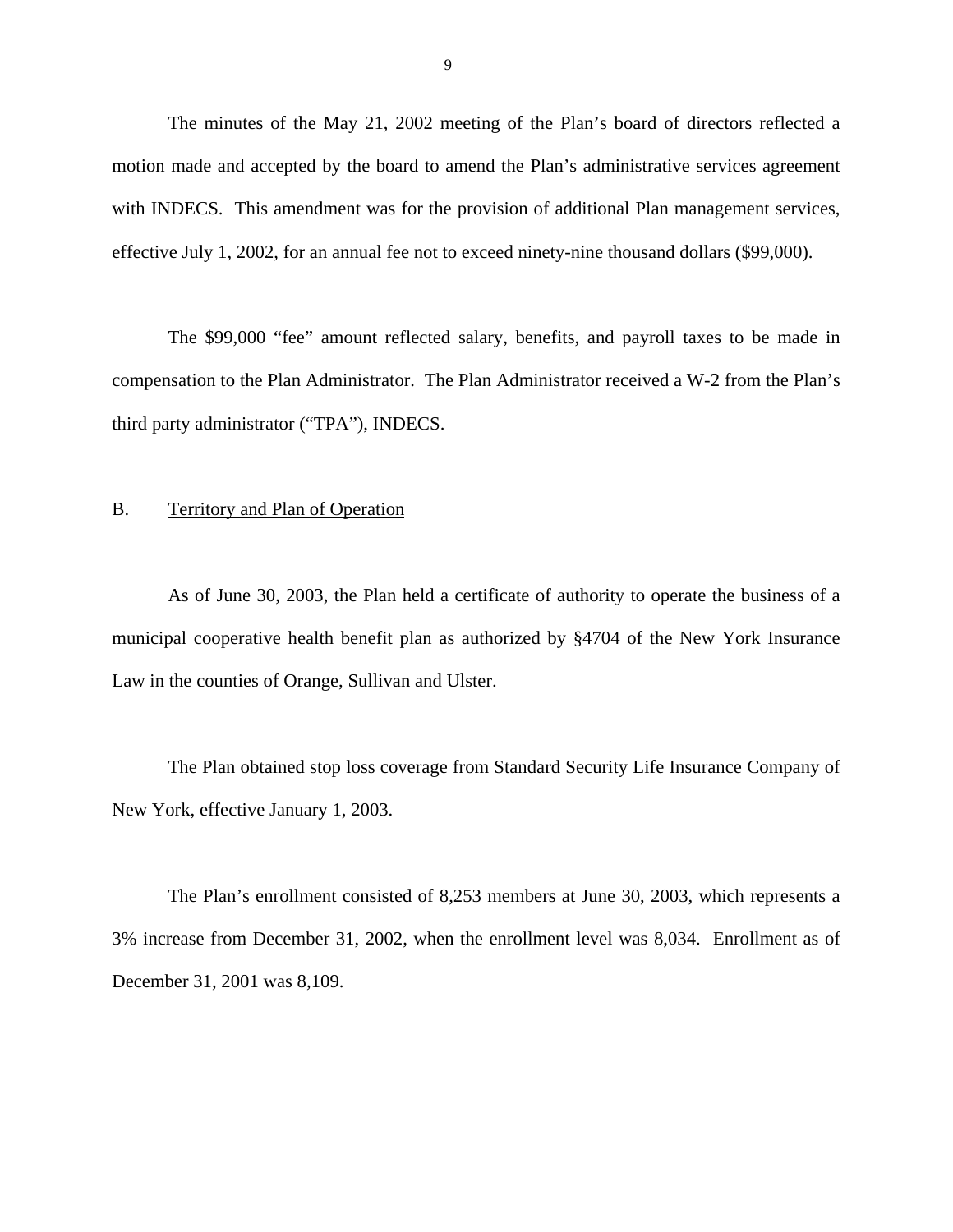## C. Conflict of Interest

The Plan disclosed in its responses to the General Interrogatories, Item 3, in all its filed Annual Statements for the period under examination that, "it has an established procedure for disclosure to its Board of Directors, of any material interest or affiliation on the part of its officers, directors, or responsible employees which is in, or is likely to, conflict with the official duties of such person." However, the Plan was unable to provide such policy to the examiners and it was determined that the Plan did not maintain a code of ethics, nor did it require its directors and officers to annually complete conflict of interest disclosures.

It is recommended that the Plan adopts a formal code of ethics and requires that its directors and officers annually sign conflict of interest statements.

It should be noted that subsequent to the examination date, the Plan provided the examiner with a conflict of interest policy adopted by its board in September 2003.

It is also recommended that the Plan provides accurate responses when filling out the General Interrogatories filed with this Department.

#### D. Accounts and Records

During the course of the examination, it was noted that the Plan's treatment of certain items was not in accordance with Statutory Accounting Principles or Annual Statement instructions. A description of such items is as follows: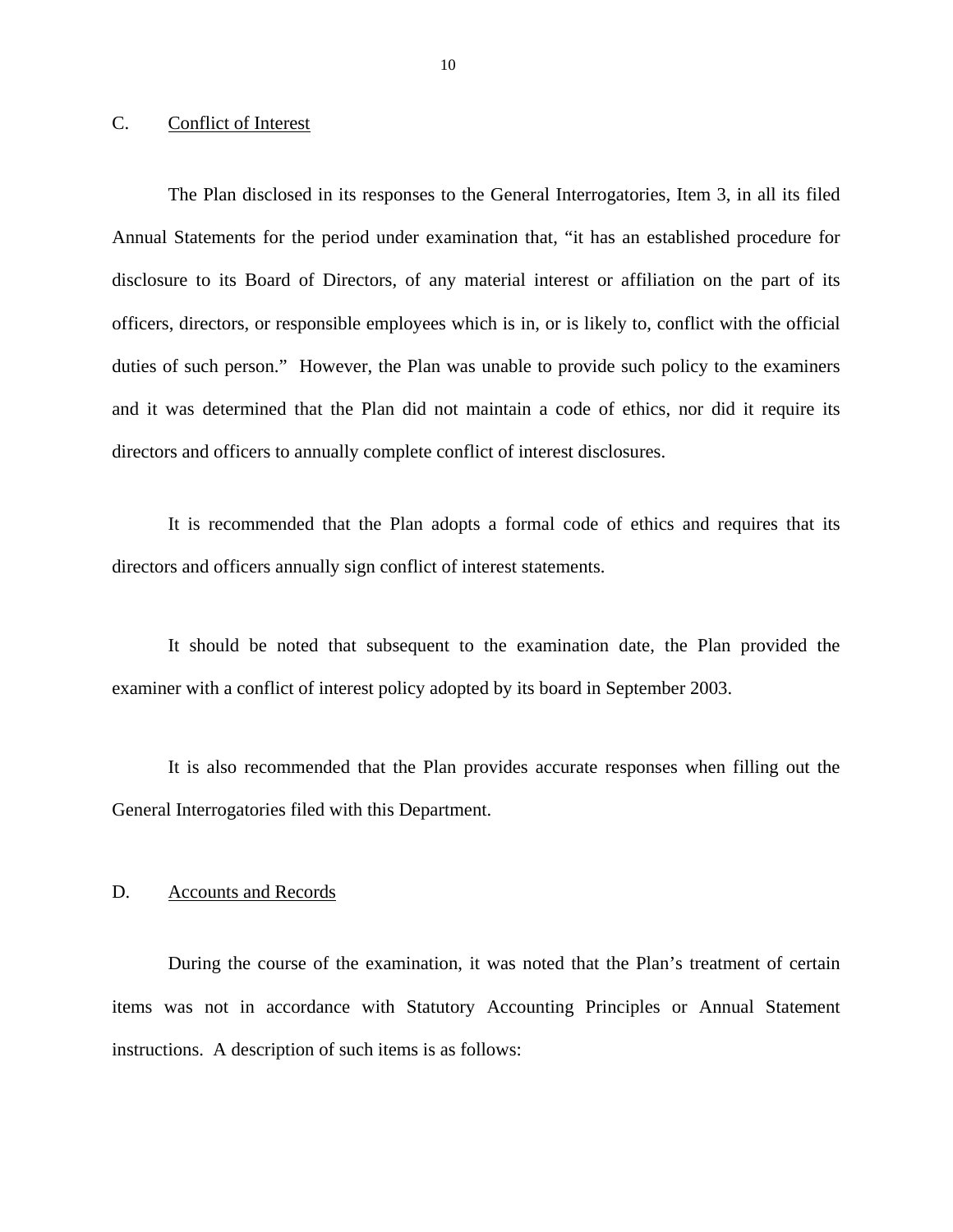1. A review of the cash account indicated that the Plan recorded a liability for "accounts payable" that reflected a negative balance in its claims disbursement bank account after deducting outstanding checks (net account overdraft of \$16,324). While no exam change is warranted, such amounts should be reported as a negative "cash" asset in the Plan's filed Annual Statement in accordance with Statement of Statutory Accounting Principles #2, paragraph 5.

It is recommended that the Plan presents its accounts in compliance with the requirements of Statement of Statutory Accounting Principles #2, paragraph 5.

- 2. A review of the Plan's Schedule F ("Claims Payable Analysis") in its filed annual statement with the Department for the year ending December 31, 2002, revealed that the Plan incorrectly prepared Schedule F. Specifically the following was noted:
	- The Plan incorrectly reported "estimated incurred but unreported claims" in "Schedule F - Claims Payable Analysis, Section II-Analysis of Unpaid Claims-Current". The amounts reported in Section II - "Analysis of Unpaid Claims-Current", for estimated "incurred but unreported" must be calculated in accordance with  $\S4706(a)(1)$  of the New York Insurance Law (this matter is detailed further in Item 4 of this report). However, it was noted that the annual statement instructions need clarification.
	- The amounts reported in Section II "Analysis of Unpaid Claims-Current", for total claims payable, must equal the amount reported on Section III, line 4, column D plus column E. These amounts did not equal on the aforementioned Schedule in the Plan's December 31, 2002 filed annual statement.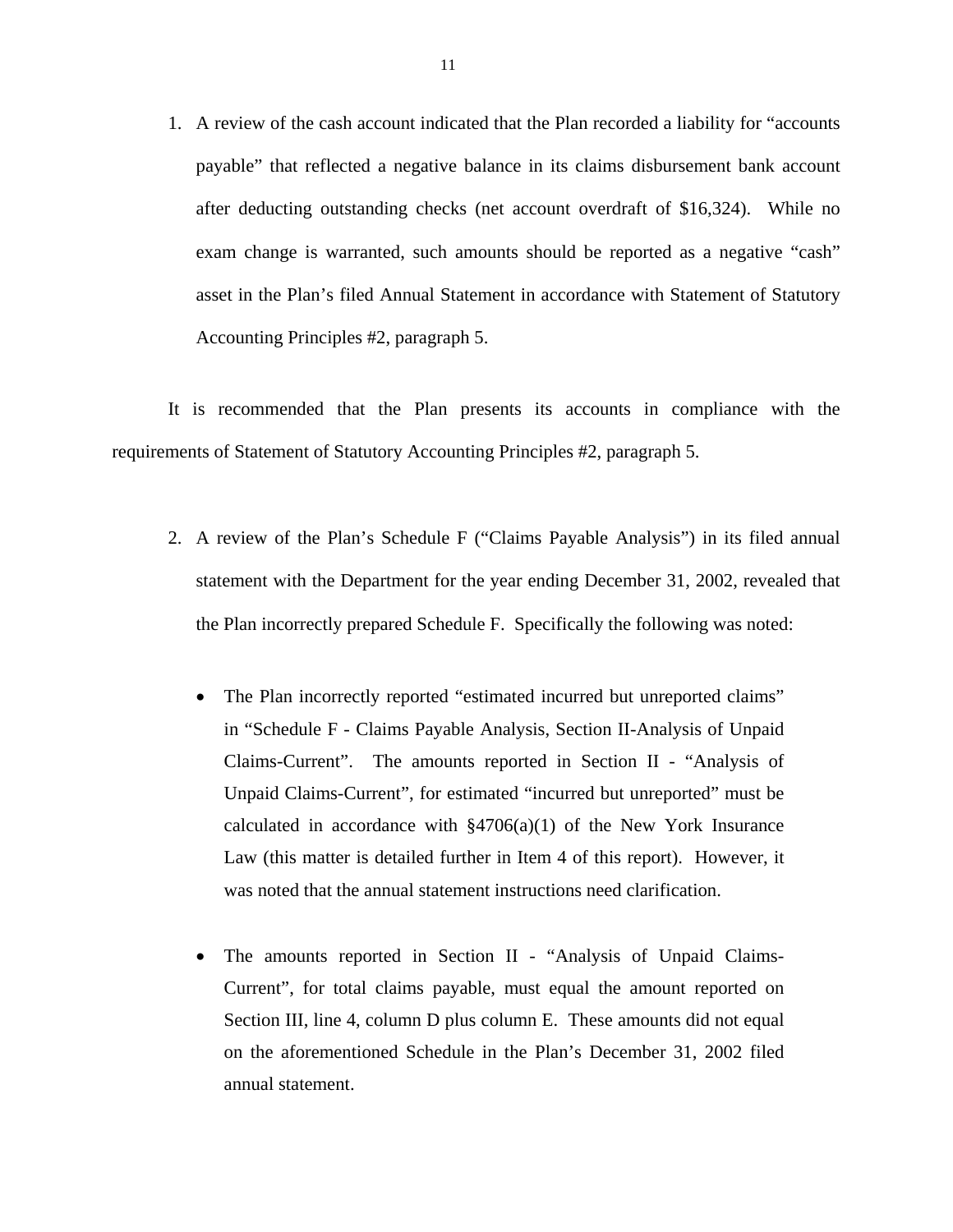It is recommended that the Plan takes the necessary steps to complete its Schedule F ("Claims Payable Analysis") in accordance with the annual statement instructions.

3. Certain balance sheet numbers reflected in the Plan's 2000 filed annual statement for the "prior year" column (1999) were different from what the Plan reported in its 1999 filed annual statement.

It is recommended that the Plan exercises due diligence in preparing its annual statement and reports the actual balances from the previous year's annual statement in the "prior year" column in the "current year" annual statement.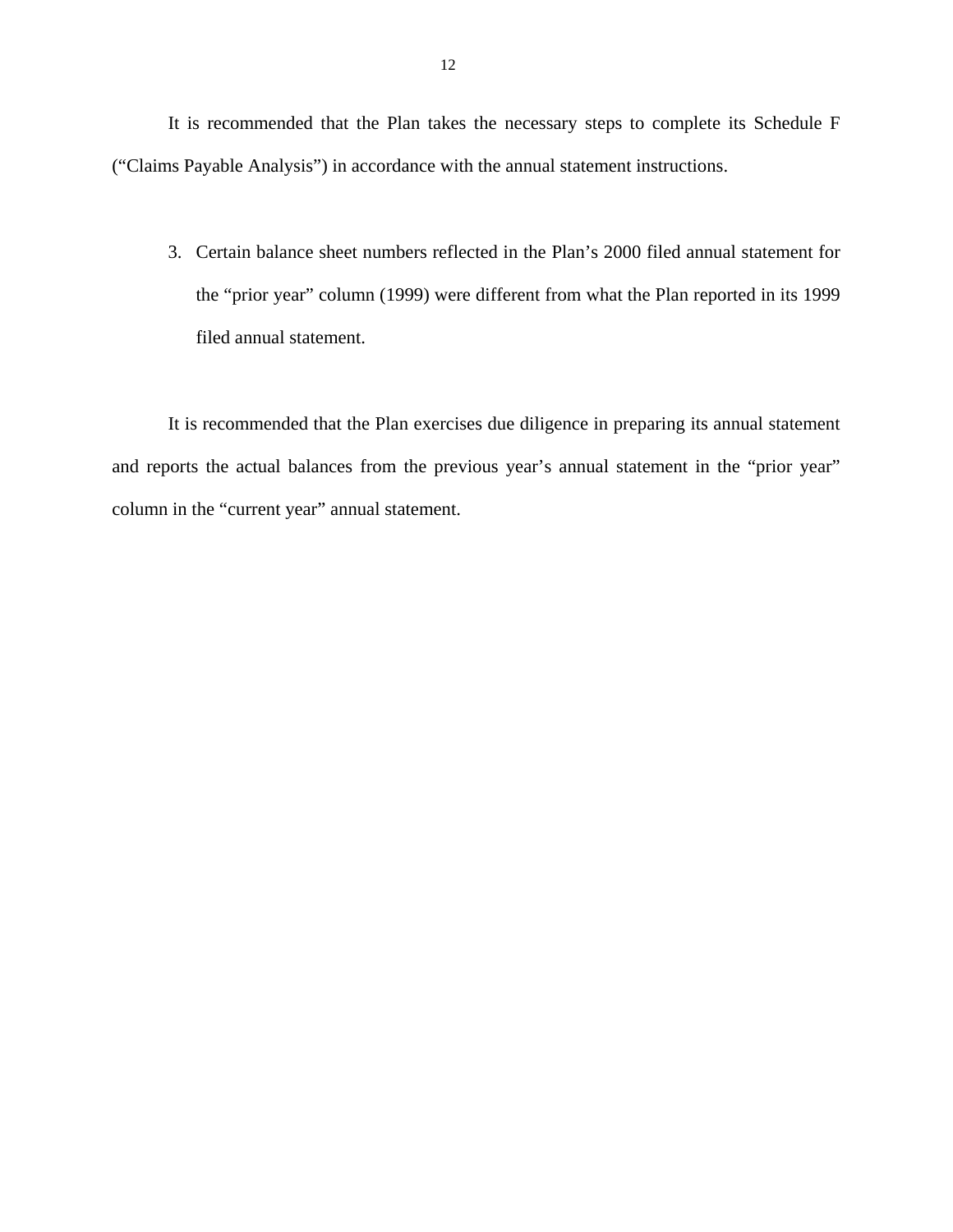## **3. FINANCIAL STATEMENTS**

## A. Balance Sheet

The following shows the assets, liabilities and net worth as determined by this examination and as reported by the Plan in its filed June 30, 2003 quarterly statement:

|                                                       |                                                  |                                                 | Net Worth<br>Increase |
|-------------------------------------------------------|--------------------------------------------------|-------------------------------------------------|-----------------------|
| <b>Assets</b>                                         | Examination                                      | Plan                                            | <u>(Decrease)</u>     |
| Cash<br>Short-term investments<br>Premiums receivable | $\mathcal{S}$<br>21,699<br>18,808,000<br>207,063 | $\mathbb{S}$<br>21,699<br>18,808,000<br>207,063 |                       |
| <b>Total assets</b>                                   | \$19,036,762                                     | \$19,036,762                                    |                       |
|                                                       |                                                  |                                                 |                       |
| Liabilities                                           | Examination                                      | Plan                                            |                       |
| Accounts payable                                      | \$<br>327,948                                    | \$<br>327,948                                   |                       |
| Unearned premiums                                     | 5,943,334                                        | 5,943,334                                       |                       |
| Claims payable (inc. clm. stab.)                      | 11,503,745                                       | 13,190,503                                      | \$1,686,758           |
| <b>Total liabilities</b>                              | \$17,775,027                                     | \$19,461,785                                    | \$1,686,758           |
| Net Worth                                             |                                                  |                                                 |                       |
| Contingency reserves                                  | \$3,028,008                                      | \$3,028,008                                     |                       |
| Retained earnings (fund balance) (1,766,273)          |                                                  | (3,453,031)                                     | \$1,686,758           |
| Total net worth<br>Total liabilities and net worth    | 1,261,735<br>\$19,036,762                        | (425, 023)<br>\$19,036,762                      | \$1,686,758           |

This examination has determined that the Plan was solvent in the amount of \$1,261,735, but its contingency reserve of \$3,028,008 was impaired in the amount of (\$1,766,273) as of June 30, 2003. Refer to item 4 herein.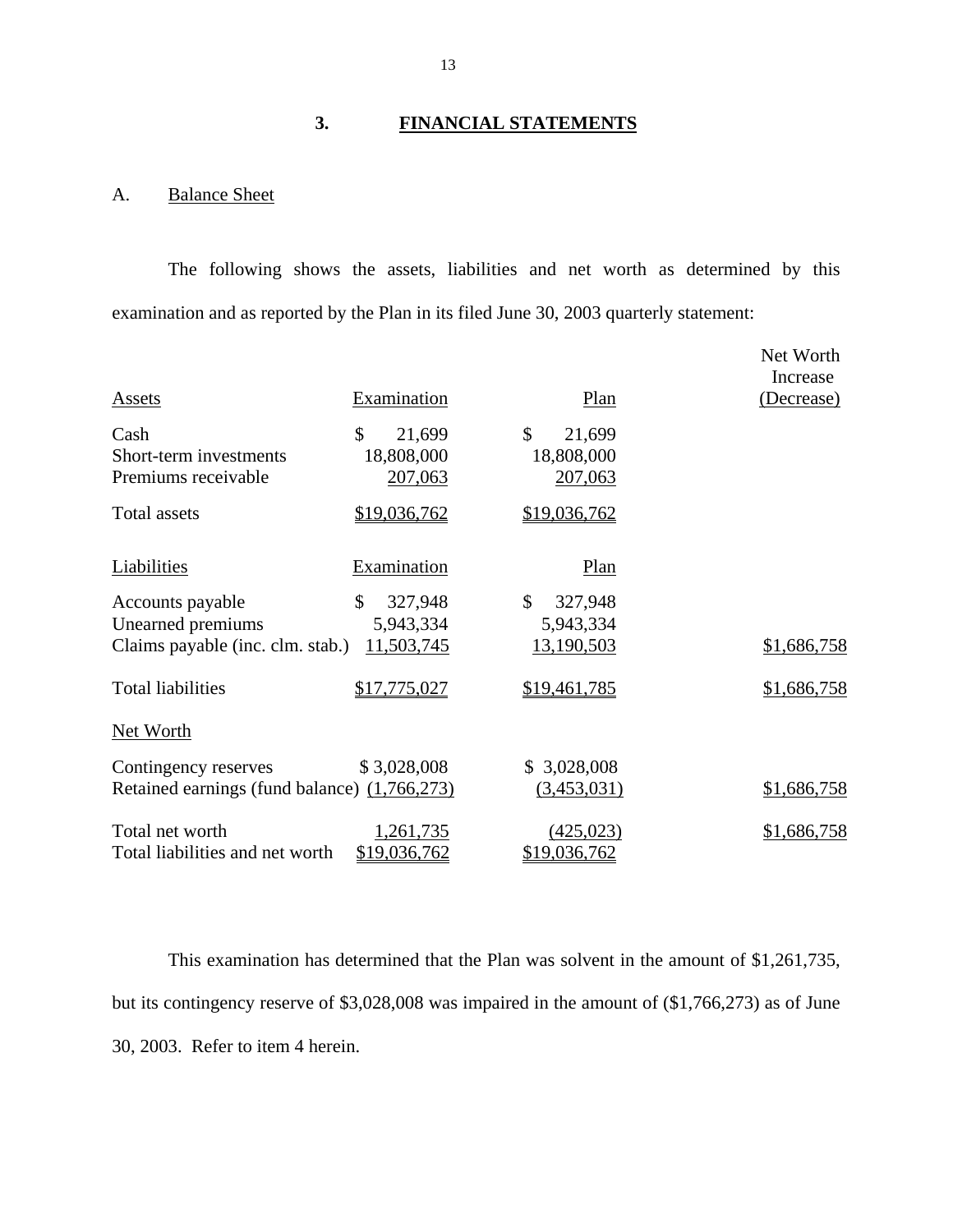## B. Statement of Revenue, Expenses and Net Worth

A report on organization was issued as of December 31, 1999. This examination covers the period from January 1, 2000 to June 30, 2003. Reserves and unassigned funds decreased \$8,966,784 during the examination period, January 1, 1999 through June 30, 2003, detailed as follows:

| Revenue                                                                                                                              |                                    |                         |                    |
|--------------------------------------------------------------------------------------------------------------------------------------|------------------------------------|-------------------------|--------------------|
| Premiums                                                                                                                             | \$183,088,091                      |                         |                    |
| Net investment income                                                                                                                | 2,598,747                          |                         |                    |
| Total revenue                                                                                                                        |                                    |                         | \$185,686,838      |
| <b>Expenses</b><br>Total medical and hospital expenses<br>Administration expenses                                                    | 192, 131, 545<br>8,581,374         |                         |                    |
| Total expenses                                                                                                                       |                                    |                         | 200,712,919        |
| <b>Net Loss</b>                                                                                                                      |                                    |                         | \$(15,026,081)     |
| <b>Changes in Net Worth</b>                                                                                                          |                                    |                         |                    |
| Net Worth as of December 31, 1999,<br>per report on organization                                                                     |                                    |                         | \$10,228,519       |
|                                                                                                                                      | Gains in<br>Net Worth              | Losses in<br>Net Worth  |                    |
| Net Loss<br>Decrease in estimated health claims payable<br>Decrease in claim stabilization reserves<br>Decrease in stop loss reserve | \$1,686,758<br>5,449,536<br>31,000 | \$(15,026,081)          |                    |
| Aggregate write-ins for other net worth items<br>Increase in claims payable                                                          |                                    | (118,001)<br>(989, 996) |                    |
| Total gains and losses                                                                                                               | \$7,167,294                        | \$(16, 134, 078)        |                    |
| Net Decrease in net worth                                                                                                            |                                    |                         | (8,966,784)        |
| Net Worth as of June 30, 2003,<br>per report on examination                                                                          |                                    |                         | <u>\$1,261,735</u> |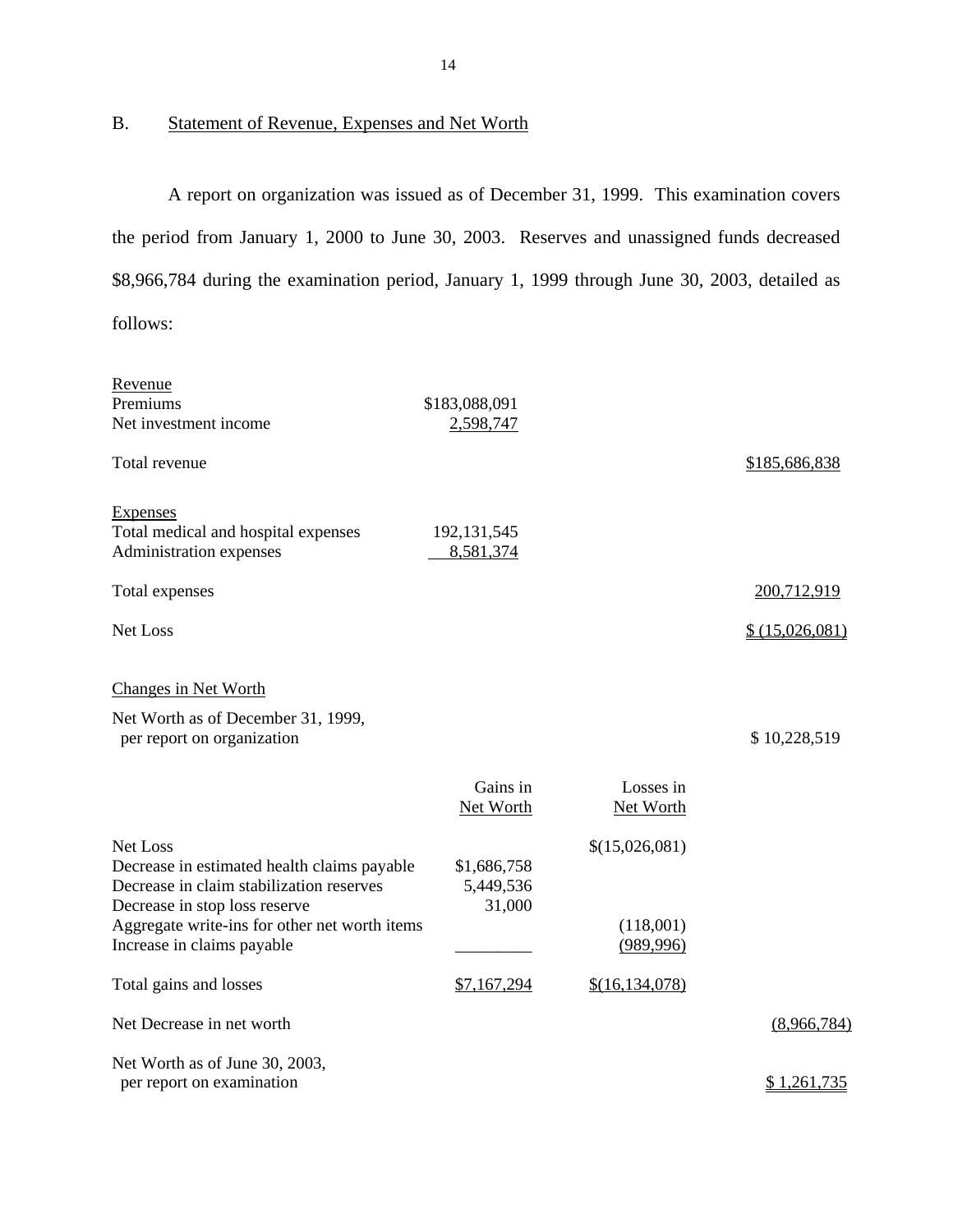# **4. CLAIMS PAYABLE (INCLUDING CLAIM STABILIZATION RESERVE)**

The examination liability of \$11,503,745 is \$1,686,758 less than the \$13,190,503 reported by the Plan in its filed quarterly statement as of June 30, 2003. The reserves reported under this caption are required to be established pursuant to  $\S4706(a)(1)$  of the New York Insurance Law, which states:

"(a) Notwithstanding any provision of law, the governing board of a municipal cooperative health benefit plan shall establish a reserve fund, and the plan's chief fiscal officer shall cause to be paid into the reserve fund the amounts necessary to satisfy all contractual obligations and liabilities of the plan, including:

(1) a reserve for payment of claims and expenses thereon reported but not yet paid, and claims and expenses thereon incurred but not yet reported which shall not be less than an amount equal to twenty-five percent of expected incurred claims and expenses thereon for the current plan year, unless a qualified actuary has demonstrated to the superintendent's satisfaction that a lesser amount will be adequate;"

The liability established by the Plan was below the above-mentioned 25% reserve requirement, although the Plan had not received permission from the Superintendent to establish a reserve below its statutory requirement. However, subsequent to the date of examination, the Plan submitted a request for a reduction in the reserve to reflect the analysis of its independent actuary.

The examination analysis of this liability was conducted in accordance with generally accepted actuarial standards and practices and utilized statistical information contained in the Plan's internal records and in its filed annual and quarterly statements, as well as additional information provided by the Plan. The Department's analysis confirmed that the reserve could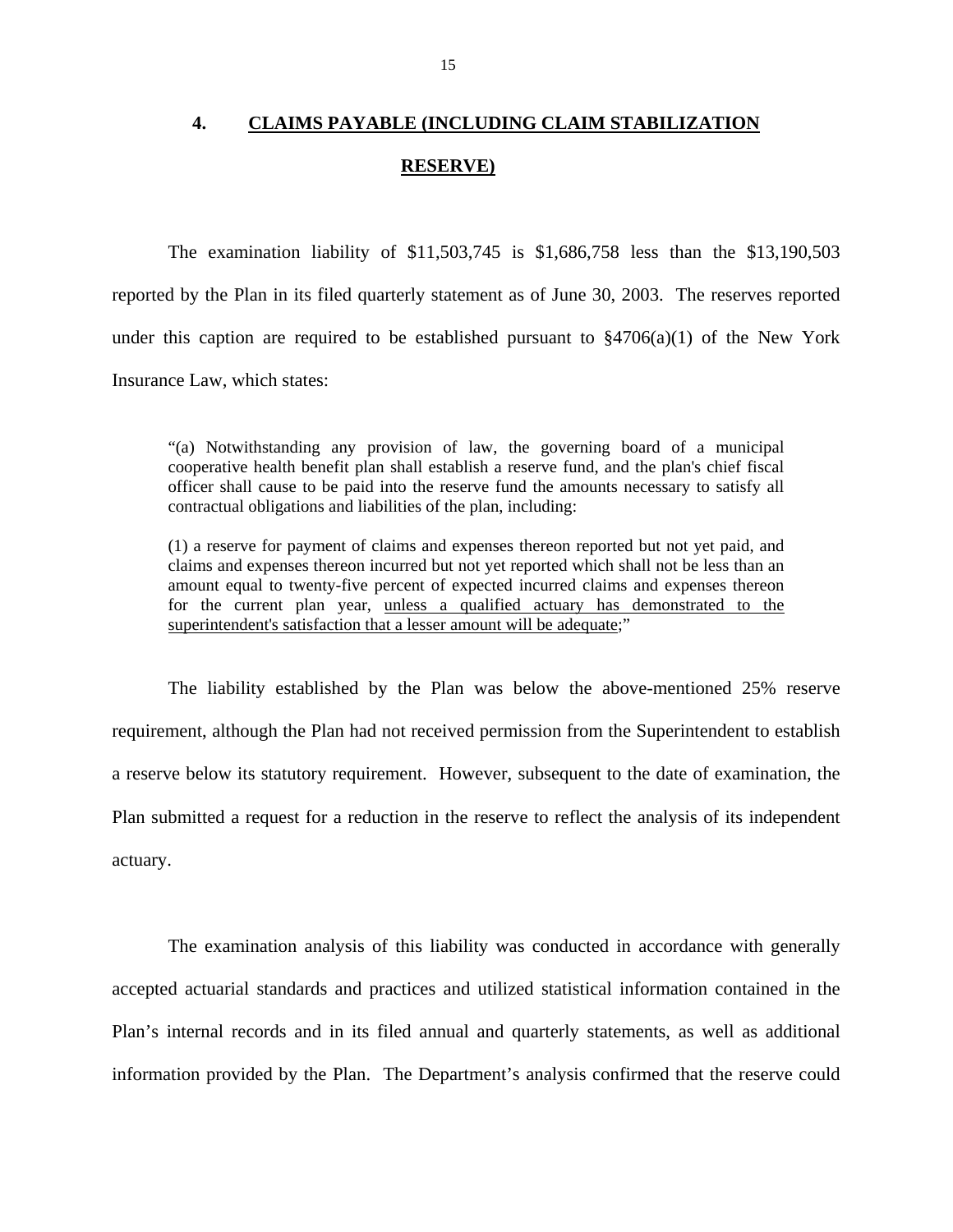be lowered from the amount established by the Plan as of the examination date. The entire examination decrease in this liability is based on the Department's actuarial review. The reduction is limited to the reserve liability reported at June 30, 2003.

#### **5. MARKET CONDUCT**

In the course of this examination, a review was made of the manner in which the Plan conducts its business practices and fulfills its contractual obligations to policyholders and claimants. The review was general in nature and is not to be construed to encompass the more precise scope of a market conduct examination.

Although the exam review was focussed on claims settlement practices, it was noted that the Plan's summary plan documents and related forms were not properly amended to include newly mandated benefits. Specifically, the documents needed to be changed to address the benefits for the diagnosis and treatment of infertility under Section 4303(s) of the Insurance Law, as amended by Chapter 82 of the Laws of 2002 and the benefits of the Women's Health and Wellness Act of 2002. The Women's Health and Wellness Act of 2002 amended Sections 4303(p) and 4303(t) and added new Sections 4303(bb) and 4303(cc) to the Insurance Law. Chapter 82 took effect on September 1, 2002 and applied to contracts issued, renewed, modified or amended on and after that date. The Women's Health and Wellness Act took effect on January 1, 2003 and applied to contracts issued, renewed, modified, altered and amended on and after that date.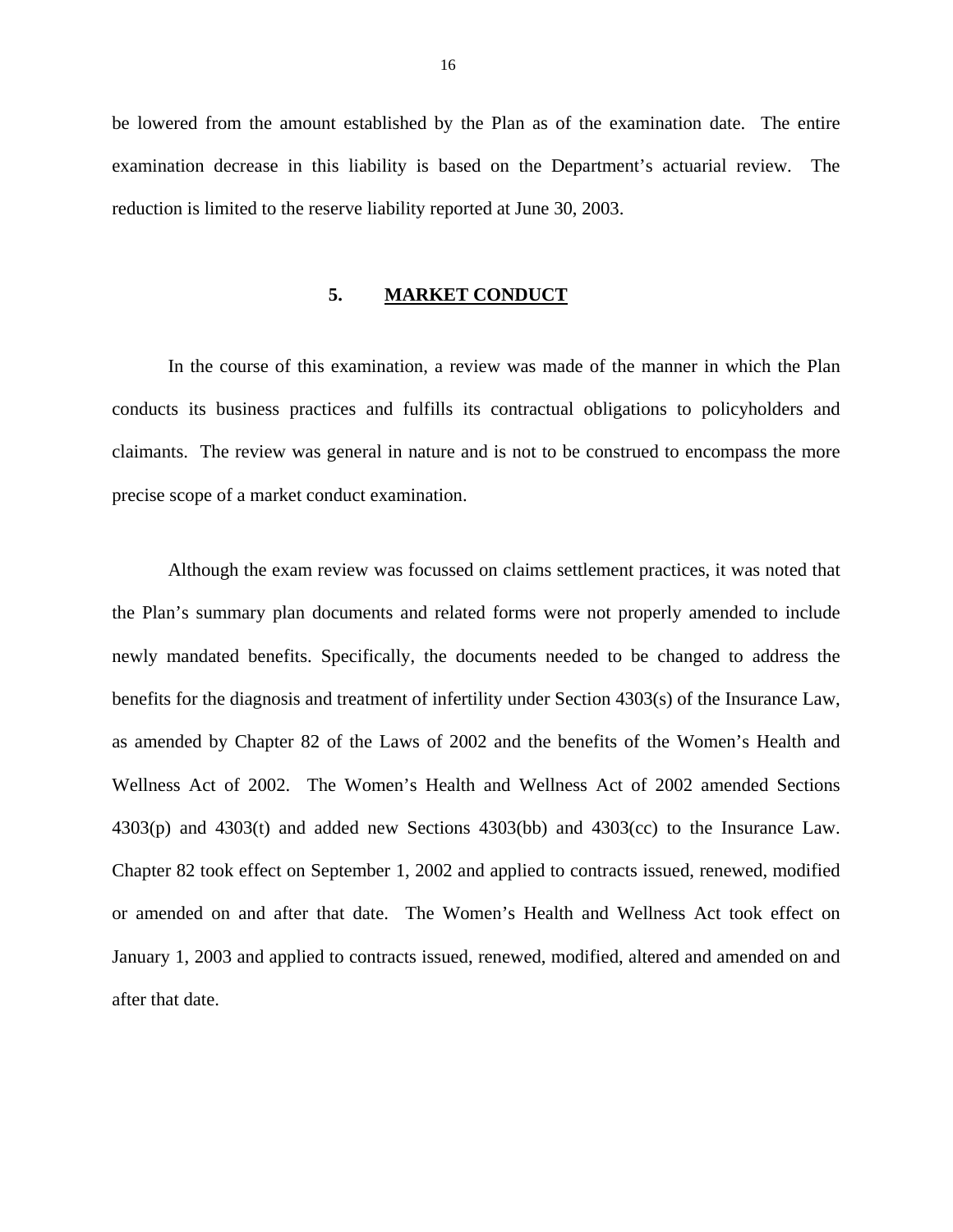It is recommended that the Plan modify its contract documents to conform to the aforementioned statutory changes. It is further recommended that the Plan reprocess all claims where such benefits were not properly afforded since the effective date of each respective statute.

The Department and the Plan are involved in ongoing discussions to resolve the issue of compliance with Section 4303(s).

The general review was directed at practices of the Plan in the following major areas:

- A. Claims processing
- B. Utilization review
- C. Explanation of benefits statements
- D. Grievances, appeals and complaints

The following are the examiner's findings:

### A. Claims Processing

The examination included a review of the Plan's claims settlement practices and oversight of the claims adjudication process by Plan management. INDECS is the Plan's third party administrator ("TPA") of claims. As such, INDECS is responsible for most aspects of claims settlement, including grievances and appeals and issuance of explanation of benefits statements. Certain recommendations to Plan management included herein under the claims subsection resulted from INDECS' failure to process claims in full compliance with applicable statutes. Therefore, these recommendations included herein also apply to INDECS, in its role as TPA; as well as the entities detailed herein that INDECS contracts with to perform its contractual duties on behalf of the Plan.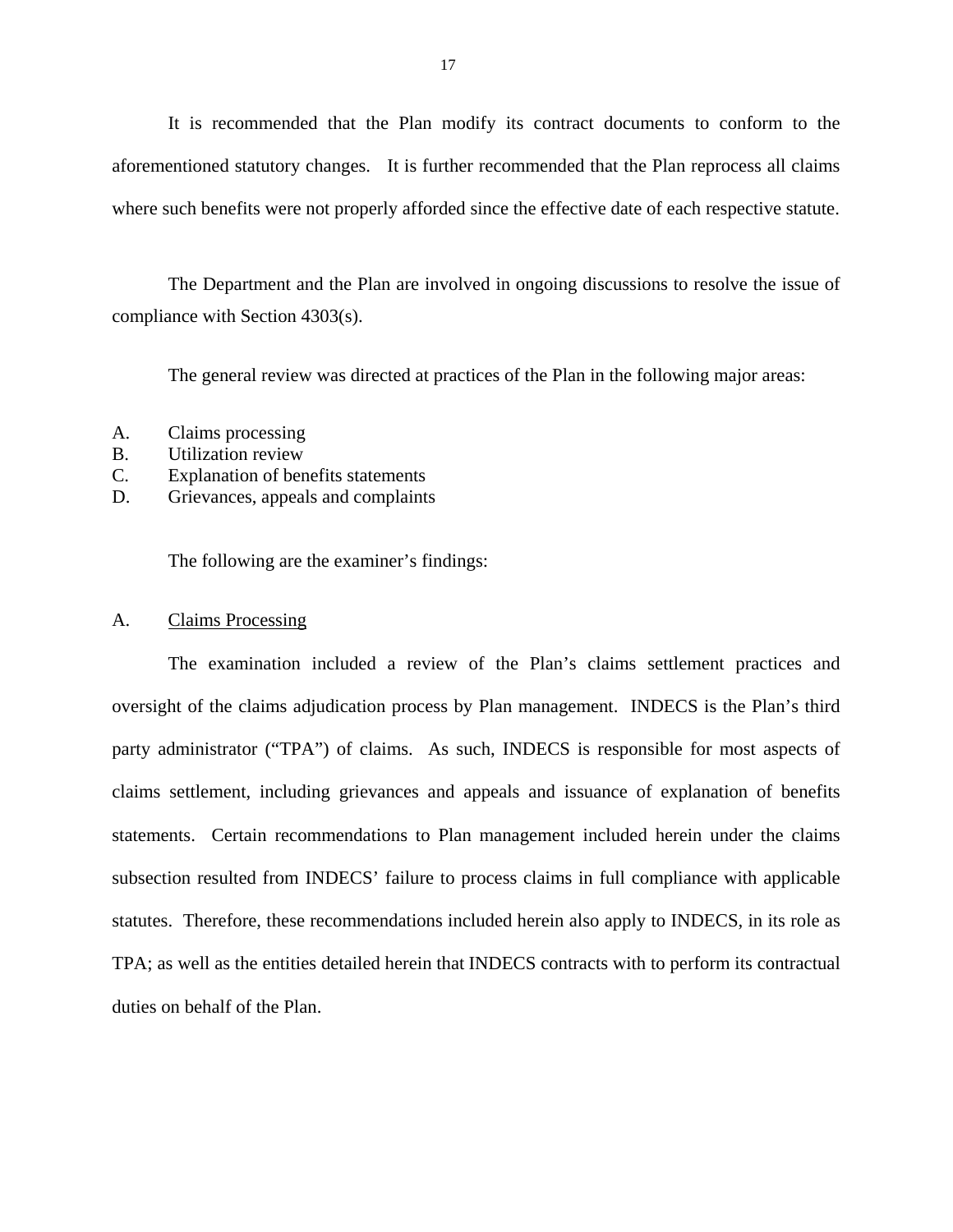However, the management of Orange-Ulster School Districts Health Plan retains the ultimate responsibility for compliance with applicable provisions of the New York Insurance Law and related Regulations, and therefore its management must be diligent in its oversight of the claims settlement function.

It is recommended that Plan management fulfills its responsibility for compliance with New York Insurance statutes, rules, and regulations, as regards claims settlement practices, via stronger oversight of its TPA's practices.

It is further recommended that all "claims settlement" recommendations be brought to the attention of INDECS and immediately remedied.

A review of INDECS' claims practices and procedures was performed by using a statistical sample covering claims paid during the period of January 1, 2003 through June 30, 2003, in order to evaluate the overall accuracy and compliance environment of its claims processing. The examiners selected a sample of 167 claims, which included both medical claims and hospital claims.

The statistical random sampling process, which was performed using the computer software program ACL, was devised to test various attributes deemed necessary for successful claims processing activity. The objective of this sampling process was to be able to test and reach conclusions about all predetermined attributes, individually, or on a combined basis. For example, if ten attributes were being tested, conclusions about each attribute individually, or on a collective basis could be concluded for each claim in the sample.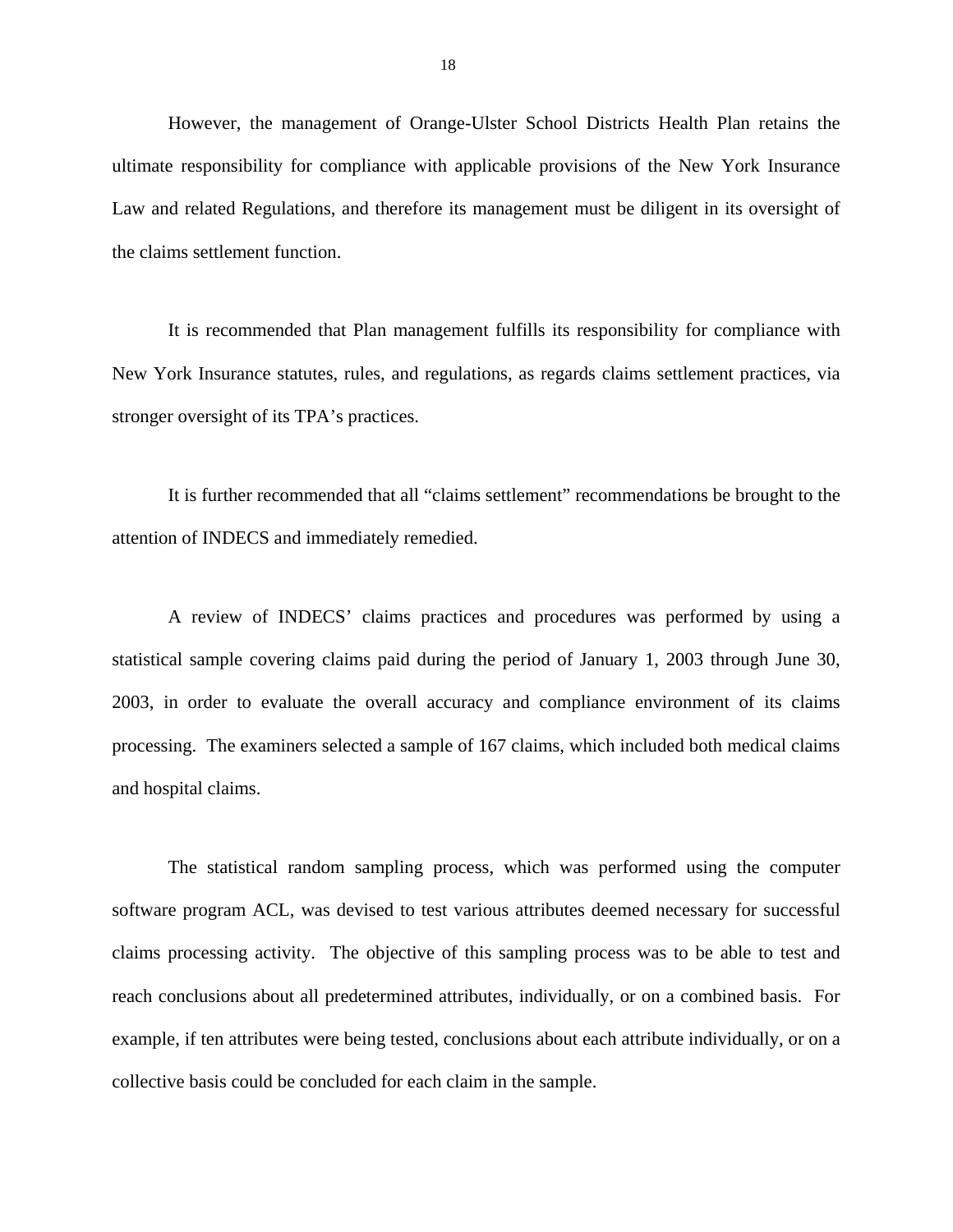The term "claim" can be defined in a myriad of ways. The following is an explanation of the term for the purpose of this report. A "claim" is defined by INDECS as groupings of six line items (e.g. procedures or services) on any claim form. Each additional six lines on the claim form are entered into the claims system as a separate claim. This claim may consist of various lines, or procedures. It is possible, through the computer systems used for this examination, to match or "roll-up" all procedures on the six line items into one line, which is the basis of the Department's statistical sample of claims or the sample unit.

To ensure the completeness of the claims population being tested, the total dollars paid were accumulated and reconciled to the financial data reported by the Plan for the period January 1, 2003 through June 30, 2003. In order to further verify the accuracy of the information reported in INDECS' lag data, the examiners reviewed arbitrarily selected cells from the "lag charts" it provided. The examiners noted data entry errors in cells regarding the claims service date for five (5) of the seventeen (17) claims selected for review**.** 

The examination review revealed that the overall claims processing financial accuracy level was 99.4% for Medical and Hospital claims combined. The overall claims processing procedural accuracy level for these claims was 98.2%. Financial accuracy is defined as the percentage of times the dollar value of the claim payment was correct. Procedural accuracy is defined as the percentage of times a claim was processed in accordance with INDECS' claim processing guidelines and/or Department regulations. An error in processing accuracy may or may not affect the financial accuracy. If a financial error is caused by a procedural error, it is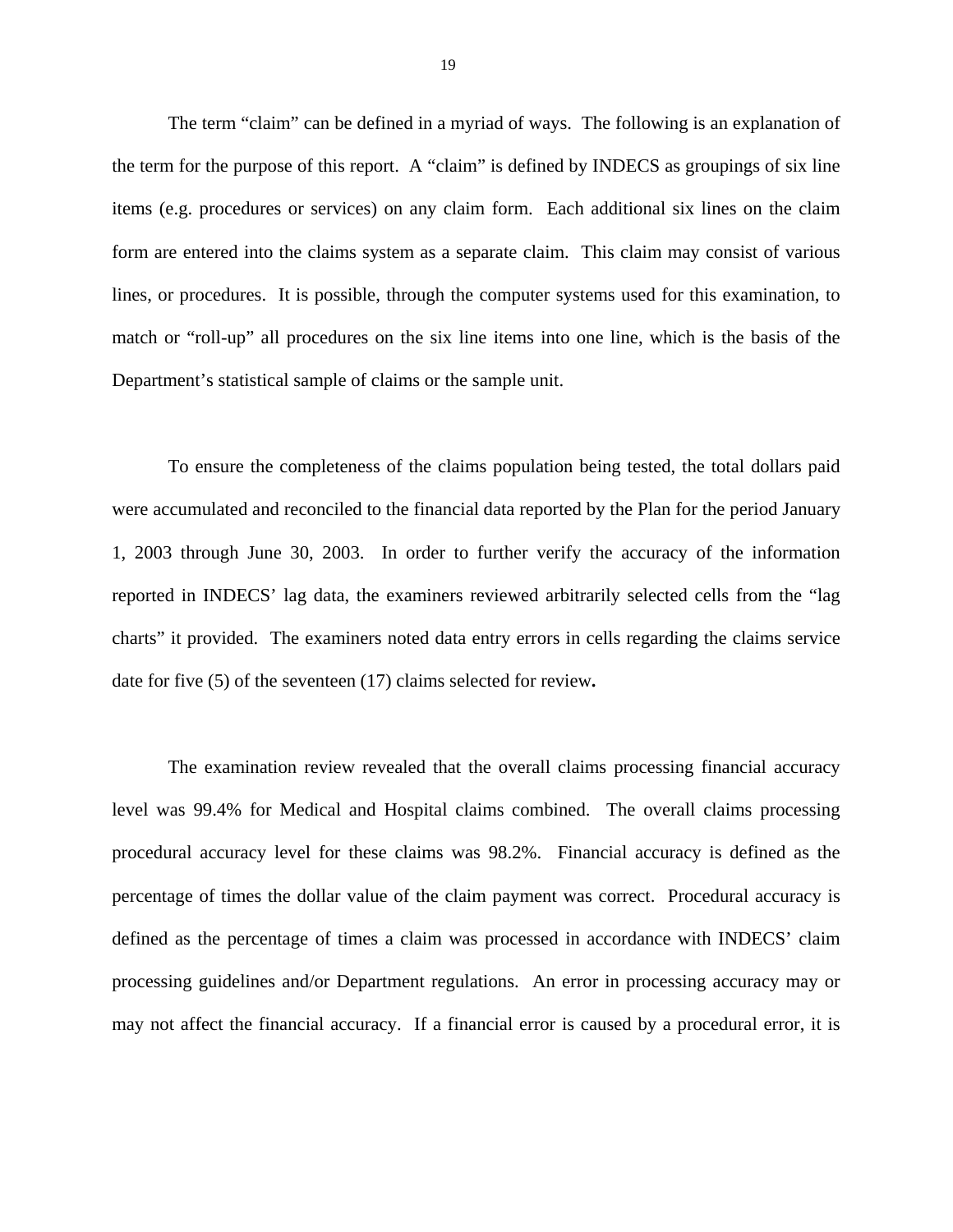counted both as a financial error and a procedural error. In summary, of the 167 claims reviewed, three contained procedural errors and there was one financial error.

Although the error rate was consistent with usual health industry norms, it was noted that INDECS does not perform any formal quality control reviews or audits to check the accuracy of recorded claims transactions (e.g., payment dollar, payment incidence, coding, procedural and total claim accuracy), nor does it have any benchmarks by which to measure accuracy or timeliness of payments made.

The Plan's Certified Public Accountant ("CPA") reviews claims as part of its audit procedures. However, this review is limited in scope and the claims information is only verified to the extent required by the function being reviewed, rather than the claims processing procedure as a whole. Further, subsequent to 2000, the Plan's TPA, INDECS, made a business decision (based on the small amount of errors it uncovered) to discontinue its formal internal audit of its claims processing. INDECS does, however, track claims "exceptions" (calls received from provider or members regarding amount paid and or provider status) as they occur. INDECS provided the examiners with its daily error register, which captures claims that were adjusted, for April, May and June of 2003.

The following represents various errors noted by the examiner:

- "Examiner error" vs. "system error"
- Benefits calculated incorrectly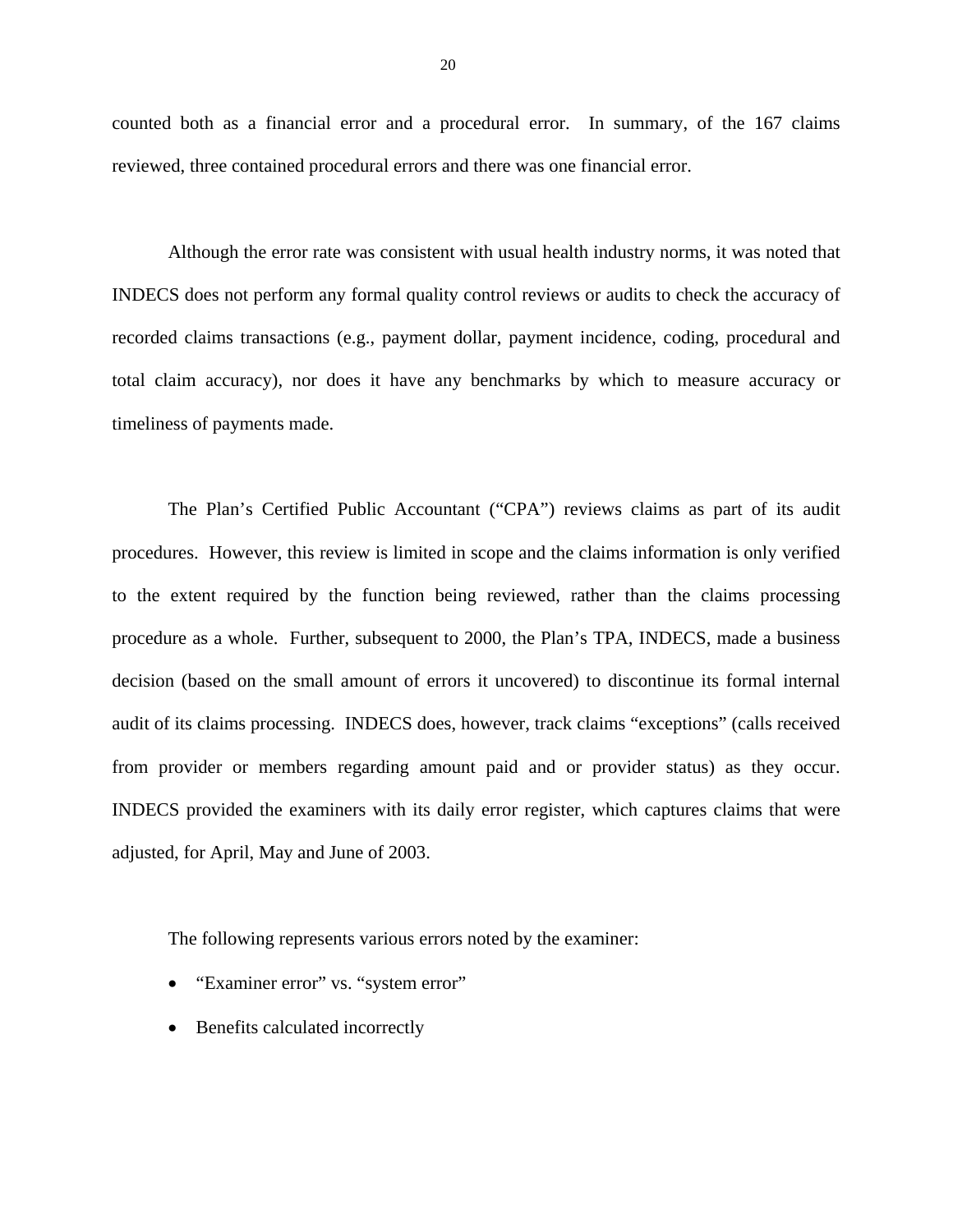- Benefits paid "out-of-network" when they should have been paid "innetwork"
- Incorrect contract rate used
- Errors by managed health benefits TPA (Quantum mental health benefits)

It is recommended that INDECS continue to take proactive steps to identify and correct errors that may be occurring on an ongoing basis and consider providing retraining to individuals who consistently appear on the daily error register.

It is recommended that external audits of INDECS' claims processing function(s) be performed on an annual basis and that the results be provided to the Plan's management.

It is also recommended that the Plan obtains periodic reports from INDECS that measure claims processing accuracy, and that it obtains the results of all internal reviews and audits of INDECS' claim processing functions.

INDECS states that it uses the  $90<sup>th</sup>$  percentile of Ingenix's fee data to establish and maintain their reasonable and customary profiles for out-of-network benefits. Allowances are updated twice a year; however, the claims system does not automatically adjust for the date of service. This application does not ensure that aged claims are held to prior allowances.

It is recommended that INDECS investigate possible system enhancements that will facilitate the application of prior allowances to aged claims to ensure they receive the proper reimbursement of benefits.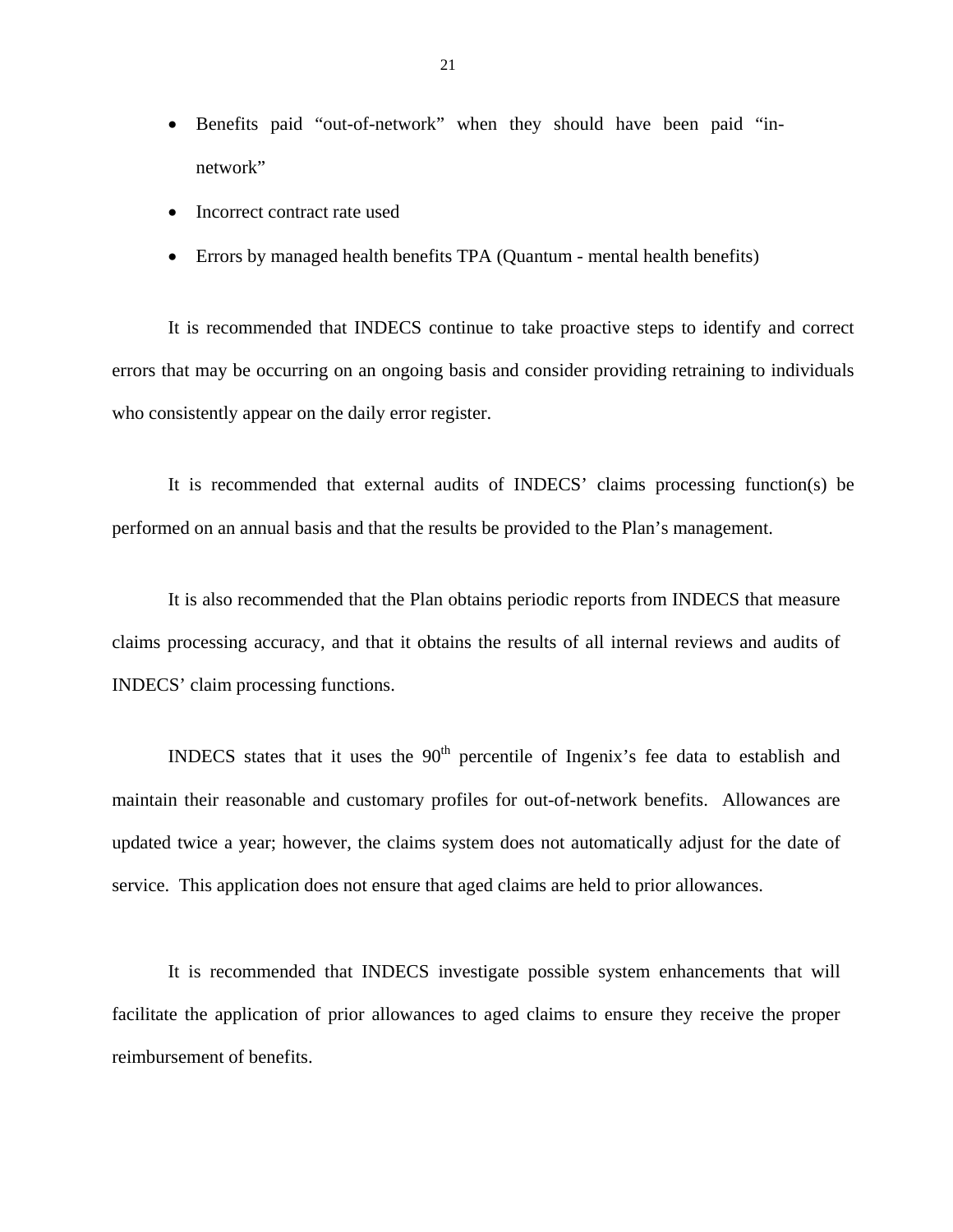B. Utilization Review

§4901, §4902, §4903 and §4904 of the New York Insurance Law set forth the minimum program standards and requirements for utilization review determinations and appeals of adverse determinations by utilization review agents, respectively.

All medical utilization reviews performed during the six months ending June 30, 2003, were administered by BeechStreet Corporation and HealthCare Strategies. The Plan is not required to report cases reviewed in its filed annual statements, quarterly statements, nor data requirements. INDECS provided the examiners with a listing of cases requiring utilization review determinations through June 30, 2003. Twenty-seven cases were selected for review. All files were reviewed to determine compliance with §4901, §4902, §4903 and §4904 of the New York Insurance Law.

§4901(a) and (b)(1) of the New York Insurance Law state:

"(a) Every utilization review agent shall biennially report to the superintendent of insurance, in a statement subscribed and affirmed as true under the penalties of perjury, the information required pursuant to section (b) of this section."

"(b) Such report shall contain a description of the following:

(1) The utilization review plan."

INDECS, acting on behalf of the Plan, was unable to provide the examiner with the filed utilization review plans utilized by HealthCare Strategies ("HCS") and BeechStreet Corporation ("BSC"). INDECS, however, provided the examiners with a certification for HCS from the New York State Department of Health, which was effective August 14, 2003; subsequent to the date of the examination. HCS has not yet filed a report with the Insurance Department per the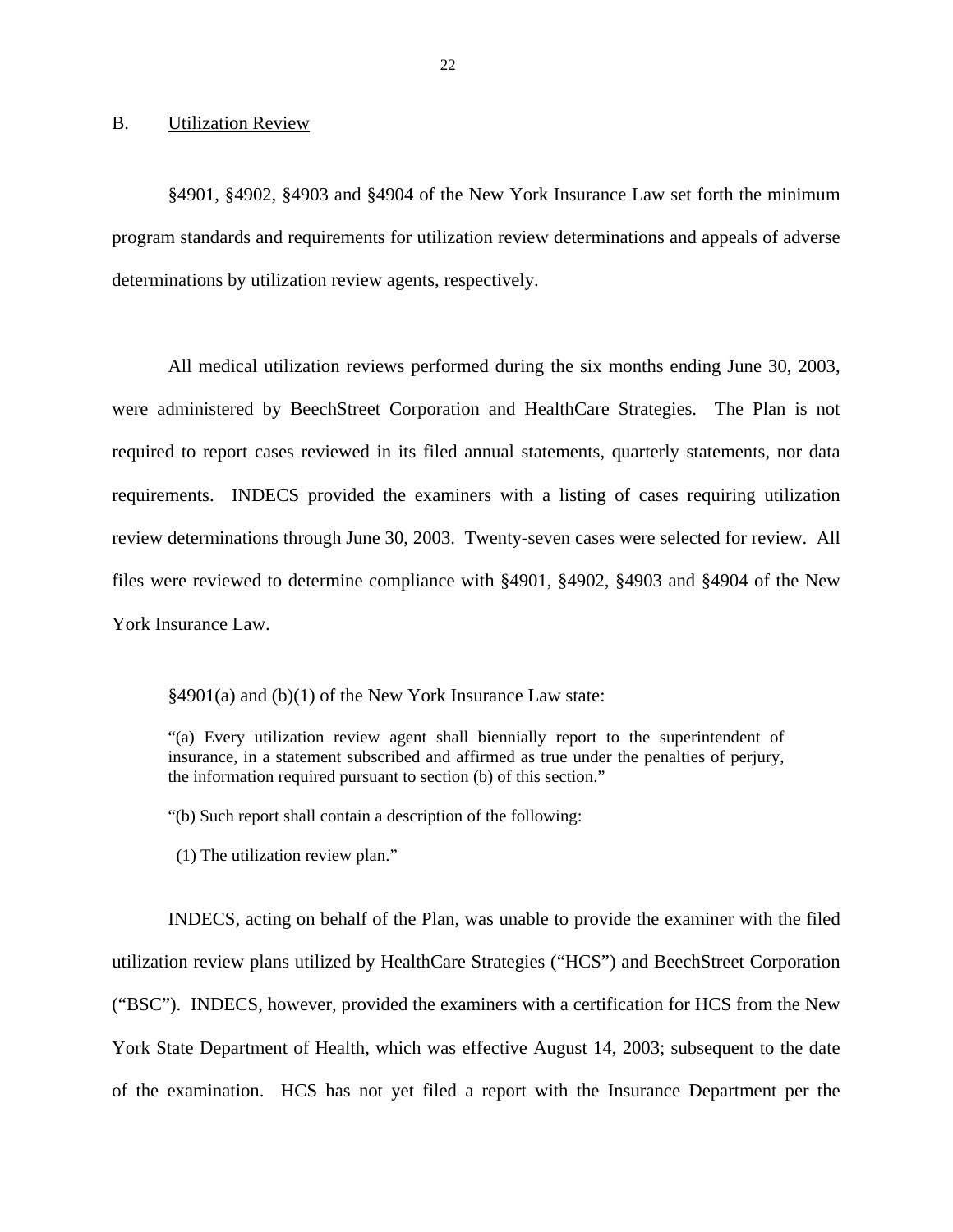requirements of Article 49 of the New York Insurance Law. As of the examination date, INDECS no longer contracted with BSC.

While it was apparent that HCS had filed a plan as required by §4901(1) and §4902(2)(a) of the Public Health Law, which contains similar requirements to the above statute, such plan was not provided to the examiner in its entirety, nor did HCS fully comply with its filing requirements under Article 49 of the New York Insurance Law.

It is recommended that the Plan, in its oversight of the claims settlement function, require that third parties acting on its behalf comply with §4901(a) and (b)(1) of the New York Insurance Law.

It is further recommended that HCS file the required documentation with the Insurance Department.

Subsequent to the examination date, HCS filed its utilization review report with the Insurance Department.

Furthermore, §4903(b) of the New York Insurance Law states:

"(b) A utilization review agent shall make a utilization review determination involving health care services which require pre-authorization and provide notice of a determination to the insured or insured's designee and the health care provider by telephone and in writing within three business days of receipt of the necessary information."

It was noted that for all cases reviewed by the examination, HCS and BSC completed their utilization reviews within the required 3 days. However, the examiner found that written notice to the insured and/or the provider for the cases reviewed by HCS was not sent in all instances. It is HCS' policy that a written response be provided when HCS provides a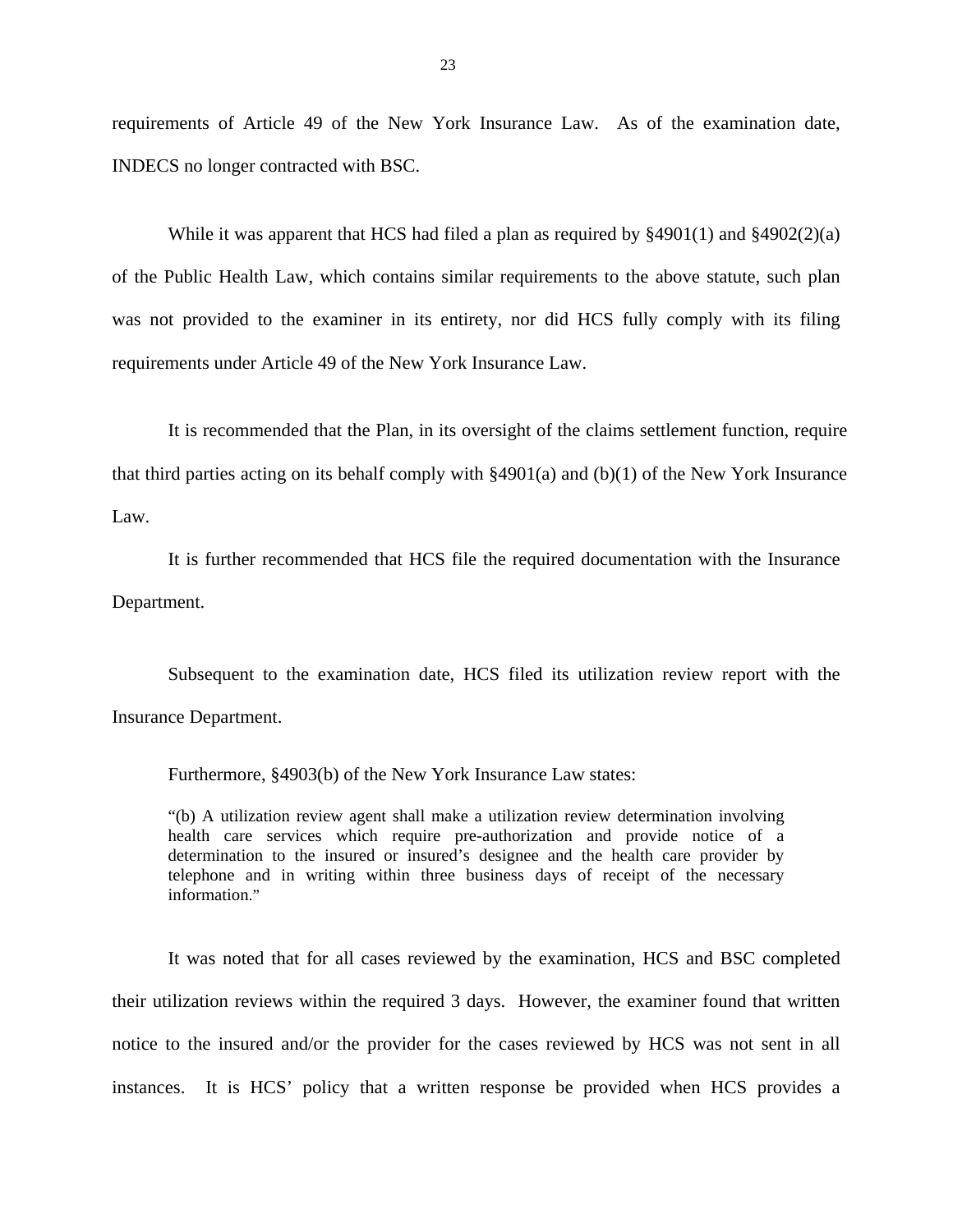"determination" (i.e. a response which is made to any issue) or makes an "adverse determination". For certain instances such as pre-certifications or second surgical opinions (i.e. when a "determination" was not made); notifications were only done via telephone.

Should any "determination" be made, then the Plan should provide written notices to insureds and providers regarding utilization review determinations in accordance with §4903(b) of the New York Insurance Law.

Additionally, §4903(e) of the New York Insurance Law states in part:

"(e) Notice of an adverse determination made by a utilization review agent shall be in writing and must include:

- (1) The reasons for the determination including the clinical rationale, if any;
- (2) Instructions on how to initiate standard appeals and expedited appeals …
- (3) Notice of availability, upon request of the insured, or the insured's designee, of the clinical review criteria… Such notice shall also specify what, if any, additional necessary information must be provided…"

Notices reviewed by the examiner stated that claimants had 180 days to file an appeal.

This is contrary to the Plan's appeals procedures, which require appeals to be filed within 60 days.

It is recommended that the utilization review notices provided to Plan members agree with the Plan's appeal instructions.

As was noted previously in this report, the Plan was not a party to the agreements that INDECS had with BSC and HCS, in their capacity as third party administrators for the utilization review function.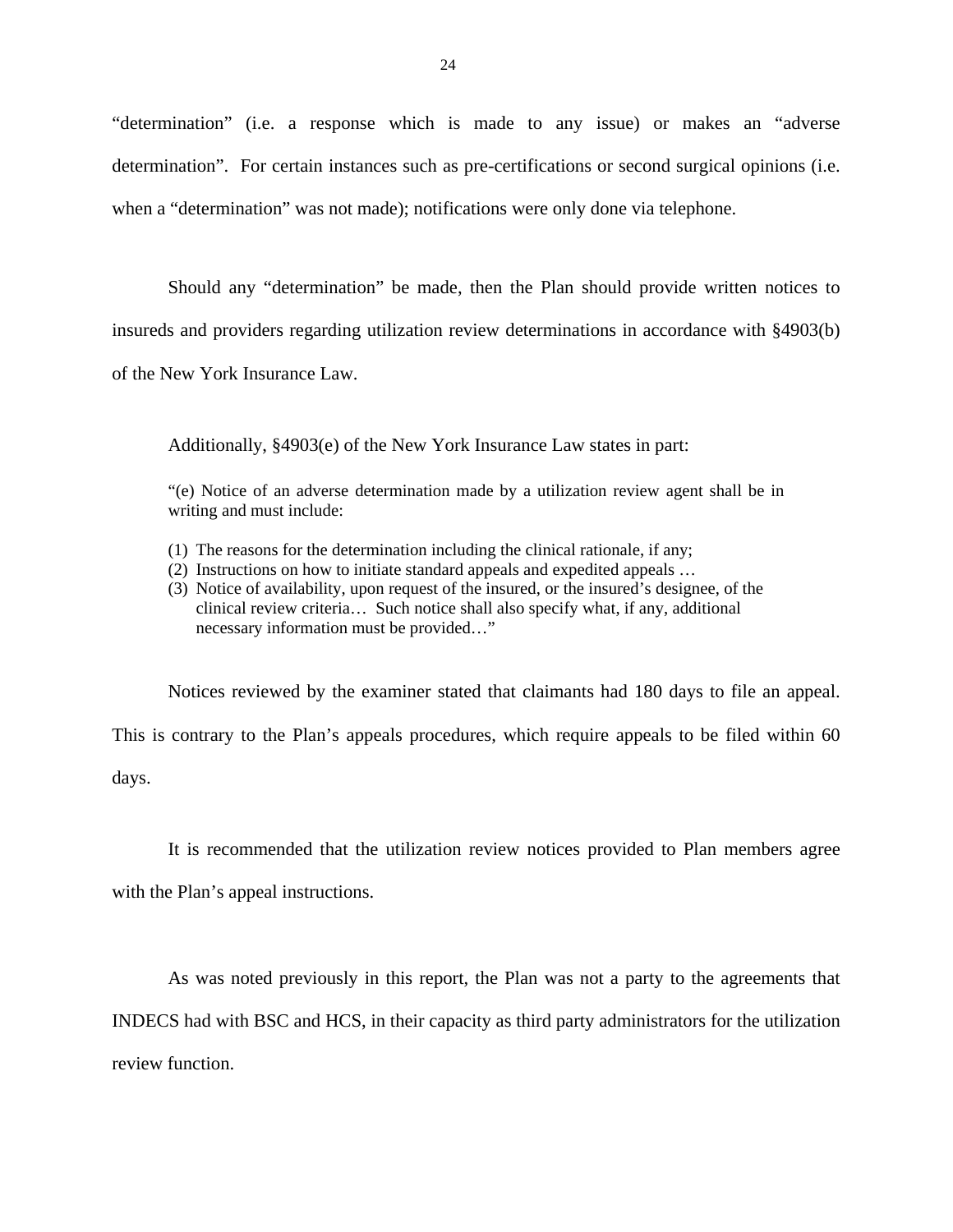Therefore, it is recommended that the Plan's agreement with INDECS be amended to include verification that all claims settlement functions contracted out to third parties, by INDECS, be audited, and that the results of these audits be submitted to Plan management for their review.

It is further recommended that the Plan's agreement with INDECS contains performance measurements for the claims settlement functions performed by INDECS, and any other party it contracts with.

#### C. Explanation of Benefits Statements ("EOB")

As part of the review of the Plan's claims practices and procedures, an analysis of the "EOBs" sent to subscribers and/or providers by INDECS, as the Plan's TPA, was performed. An EOB is an important link between the subscriber, the provider, and the Plan. It should clearly communicate to the subscriber and/or provider that the Plan has processed a claim and how that claim was processed. It should clearly describe the charges submitted, the date the claim was received, the amount allowed for the services rendered, and show any balance owed the provider. It should also serve as the documentation necessary to recover any money from coordination of benefits with other carriers.

Overall, the Plan's EOBs are easy to read and understand. However, subsequent to the examination date, in November 2003, the Plan revised its EOBs, and the following was noted:

§3234(b)(7) of the New York Insurance Law states in part:

"(b) The explanation of benefits form must include at least the following: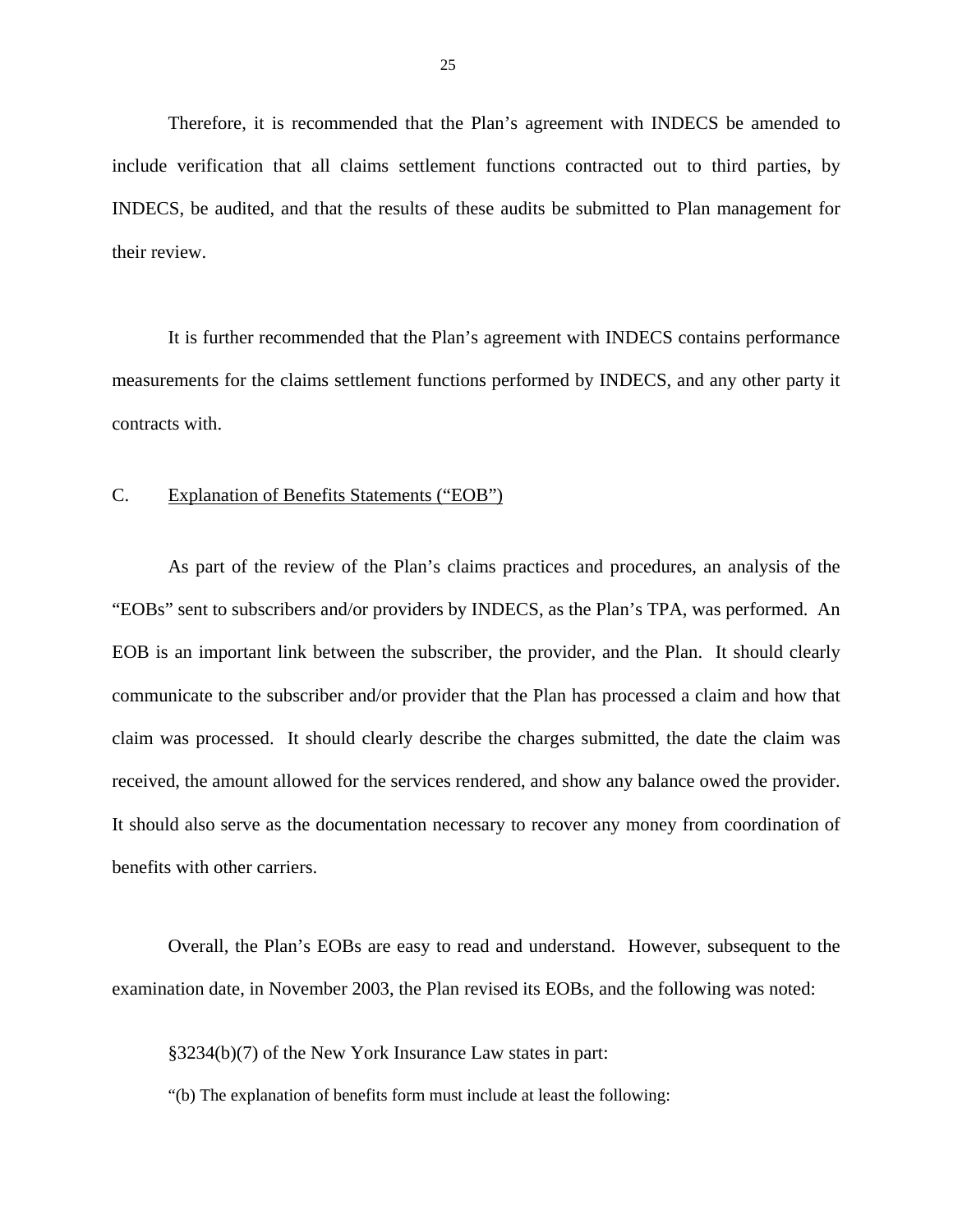(7)…a description of the time limit, place and manner in which an appeal of a denial of benefits must be brought under the policy or certificate and notification that failure to comply with such requirements may lead to forfeiture of a consumer's right to challenge a denial or rejection, even when a request for clarification has been made."

The Plan does not include the information required by §3234(b)(7) on its EOBs since it does not contain language on potential forfeiture of members' rights.

It is recommended that the Plan modify its EOBs to comply with §3234(b)(7) of the New York Insurance Law.

This recommendation is the result of the failure of the Plan's TPA, INDECS, to issue

EOBs in a manner compliant with §3234(b)(7) of the New York Insurance Law.

The Plan provided evidence that its EOBs were amended, in March 2004, to include wording regarding the potential forfeiture of members' appeal rights.

### D. Grievances, Appeals and Complaints

§4704(a)(8) of the New York Insurance Law states:

"(a) The superintendent shall issue a certificate of authority to a municipal cooperative health benefit plan if all of the following conditions, after examination and investigation, have been met to the superintendent's satisfaction:

(8) the municipal cooperative health benefit plan has established a fair and equitable process for claims review, dispute resolution and appeal procedures including arbitration of rejected claims, and procedures for handling claims for benefits in the event of plan dissolution, which are satisfactory to the superintendent."

The Plan has a four step appeals procedure included in its filed Plan Document which appears to be "fair and equitable". The Plan maintains files of grievances submitted to the appeals committee. In addition, INDECS maintains a listing of grievances submitted to the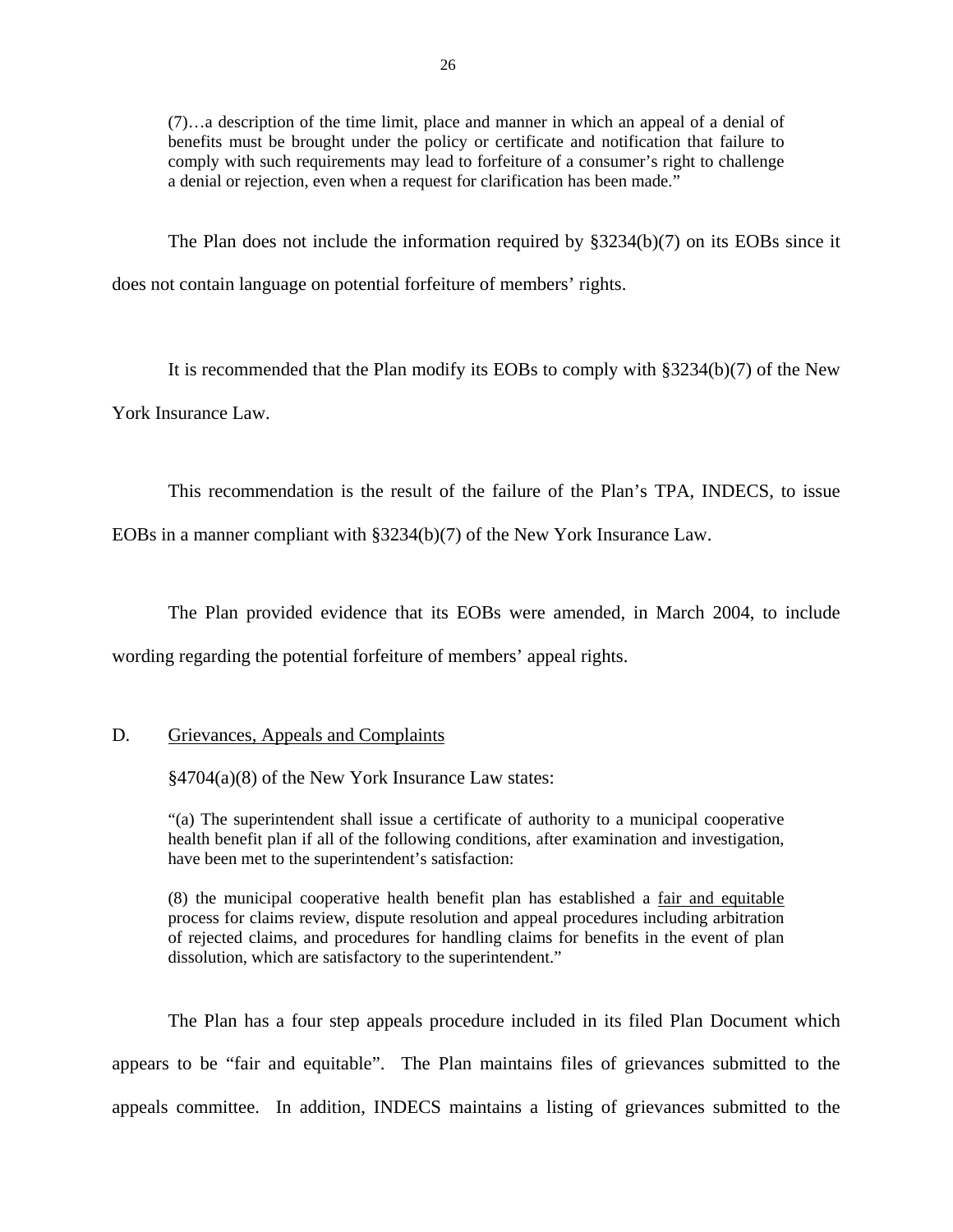appeals committee, including grievances that involved a hearing. The examiner selected for review seven (7) files to determine fairness and equity of the outcome of the appeal.

The Plan Document states, "*The Appeals Committee's written response shall cite the reasons for their decisions and the specific Plan provisions upon which their review decision was based.*" Not all written responses reviewed by the examiner cited the specific Plan provisions upon which the Plan decision was based. It does appear, however, that at the time of the appeal, all relevant issues regarding the claim had been discussed. Furthermore, the Plan responded to grievances from insureds, and INDECS, where applicable, made the necessary adjustments to claims as a result of grievances filed.

It is recommended that all Appeals Committee's written responses to members cite the reasons for its decisions, and the specific plan provisions upon which their review decision was based.

In addition, the Plan's complaint log was reviewed to verify compliance with Circular Letter No. 11 (1978). While the Plan does maintain a log in which to track complaints received, it was not in accordance with the requirements of said Circular Letter. The Plan was provided with a copy of Circular Letter No. 11 (1978) and agreed to fully comply with its requirements.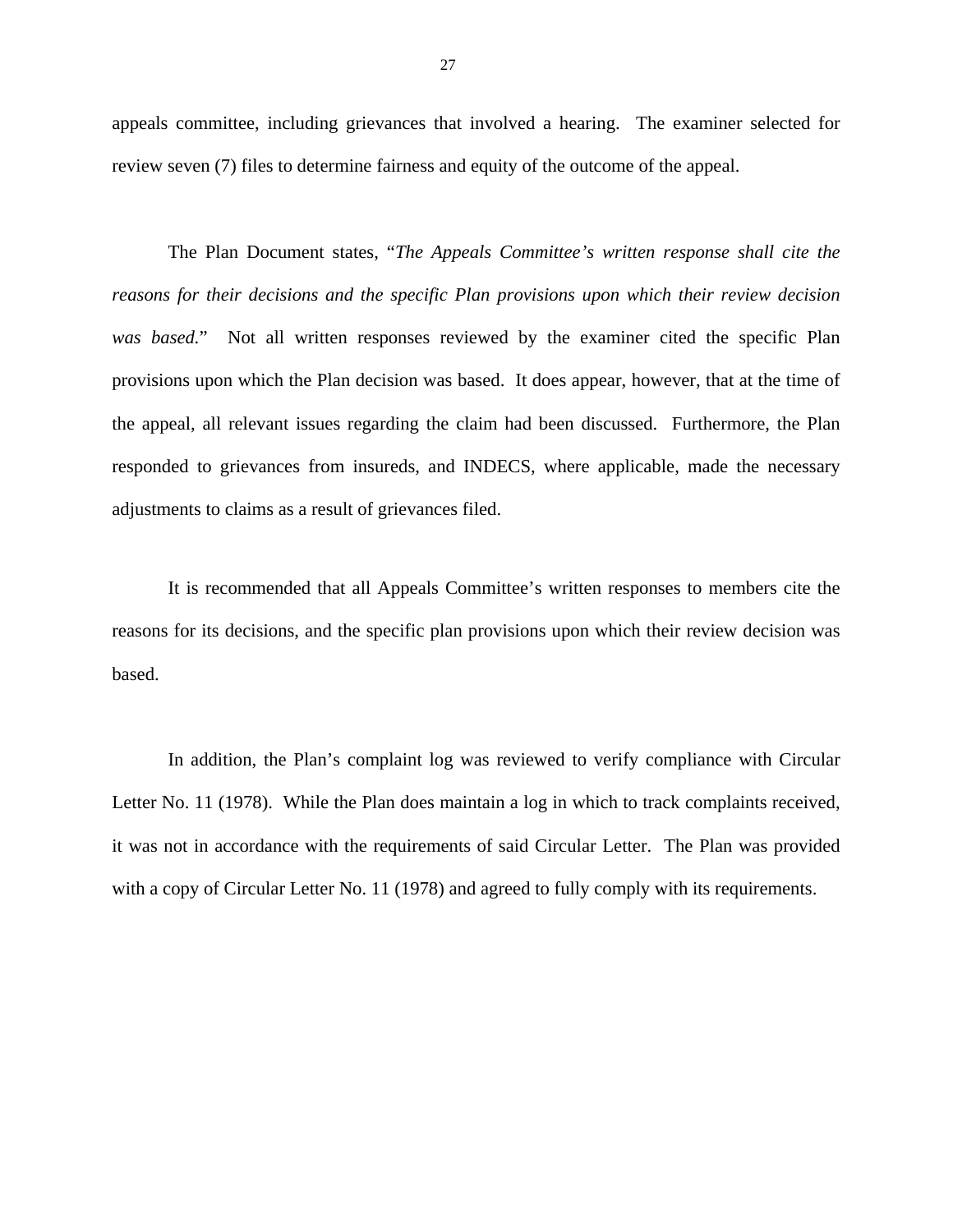## **6. CONCLUSION**

This examination has determined that the Plan was solvent in the amount of \$1,261,735, but its contingency reserve of \$3,028,008 was impaired in the amount of (\$1,766,273) as of June 30, 2003. Refer to item 4 herein.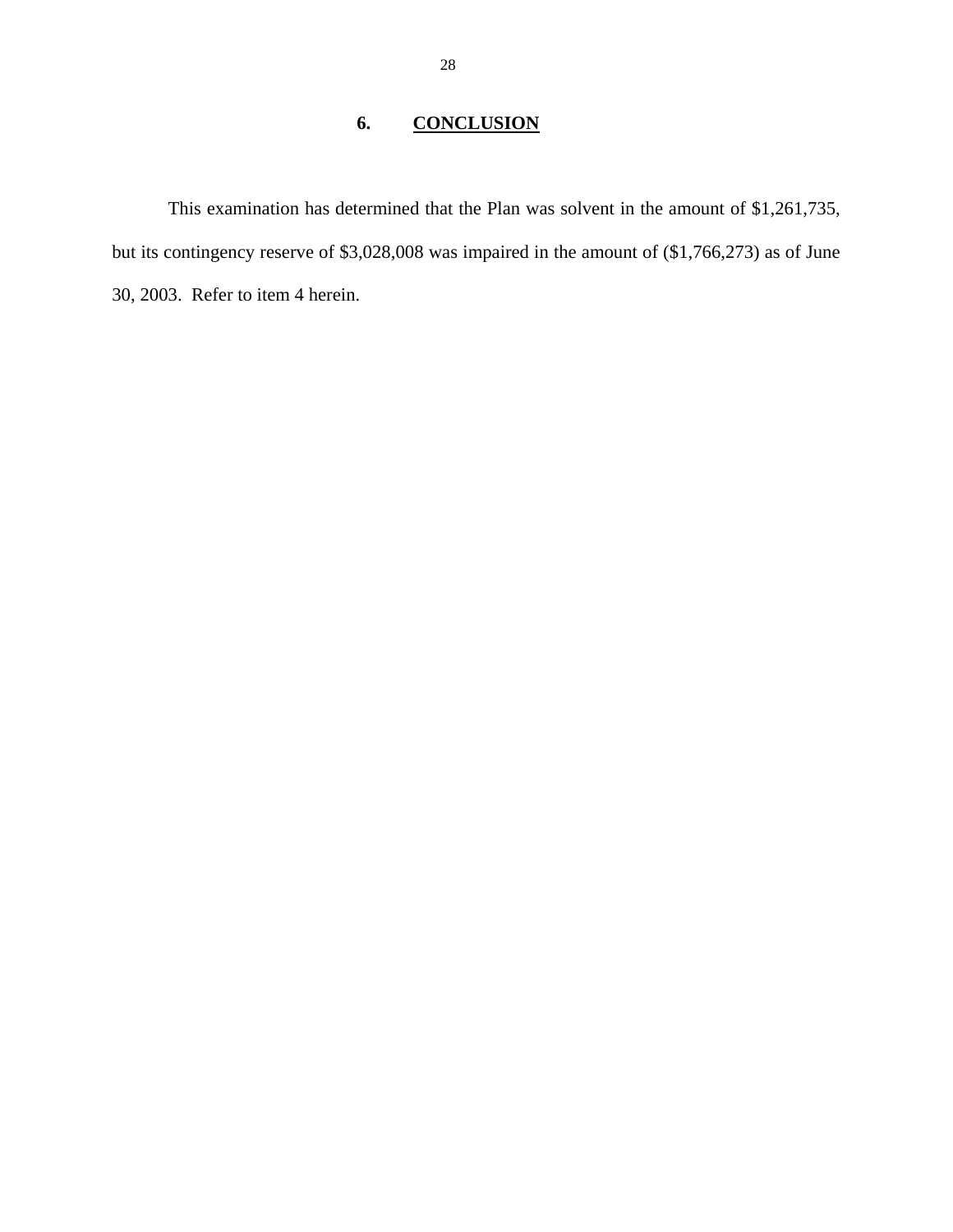## **7**. **COMPLIANCE WITH PRIOR REPORT ON EXAMINATION**

The prior report on examination contained four comments and recommendations as follows (page numbers refer to the prior report):

| <b>ITEM NO.</b> |                                                                                                                                                                                                                                                                                                                                                                                                                            | PAGE NO. |
|-----------------|----------------------------------------------------------------------------------------------------------------------------------------------------------------------------------------------------------------------------------------------------------------------------------------------------------------------------------------------------------------------------------------------------------------------------|----------|
| 1.              | It is recommended that the board members be required to sign conflict of<br>interest statements.                                                                                                                                                                                                                                                                                                                           | 4        |
|                 | The Plan has not complied with this recommendation.<br>A similar<br>recommendation is made in this report.                                                                                                                                                                                                                                                                                                                 |          |
| 2.              | It is recommended that the Plan apply to the Superintendent for a waiver<br>of stop-loss insurance coverage if the Plan determines such coverage is not<br>necessary. Alternatively, should the Plan not apply for such waiver, then<br>it is recommended that the stop-loss insurance be purchased.                                                                                                                       | 7        |
|                 | The Plan has complied with this recommendation.                                                                                                                                                                                                                                                                                                                                                                            |          |
| 3.              | It is recommended that the Plan establish its claim reserves and its<br>contingency reserves in a manner to allow it to qualify for waiver of stop-<br>loss coverage.                                                                                                                                                                                                                                                      | 8        |
|                 | As of the examination date the Plan had not fully complied with this<br>recommendation. However, subsequent to the examination date, the Plan<br>submitted a request for a reduction in its claim reserve to reflect the<br>analysis of its independent actuary. The Department's actuarial analysis<br>confirmed that the reserve could be lowered from the amount established<br>by the Plan as of the examination date. |          |
| 4.              | It is recommended that the Plan maintain a log of complaints sent by the<br>Insurance Department.                                                                                                                                                                                                                                                                                                                          | 8        |

The Plan has complied with this recommendation.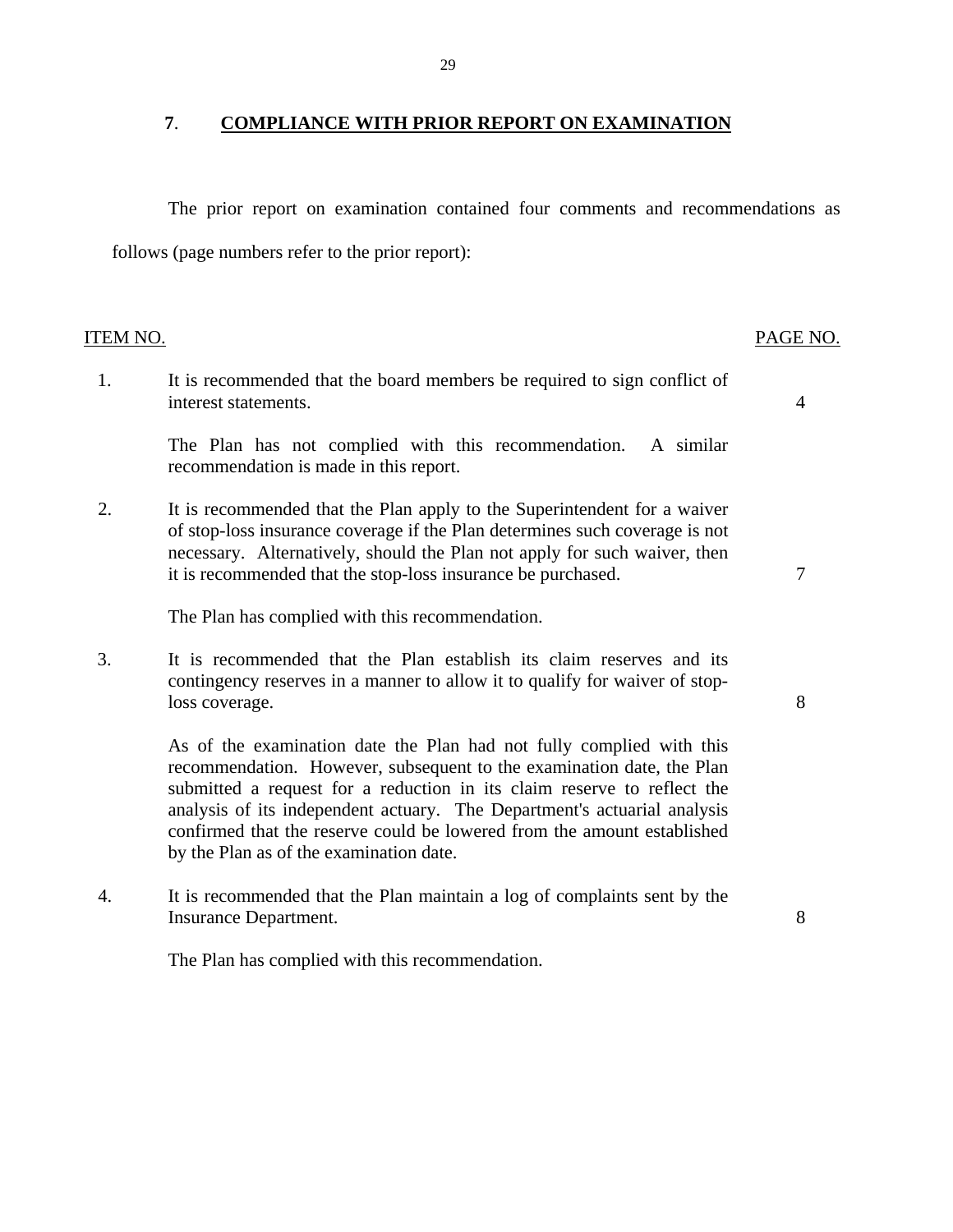## **8. SUMMARY OF COMMENTS AND RECOMMENDATIONS**

30

## A. **Insolvency**

This examination has determined that the Plan was solvent in the amount of \$1,261,735, but its contingency reserve of \$3,028,008 was impaired in the amount of  $(\$1,766,273)$  as of June 30, 2003. Refer to item 4 herein. 1, 13, 28

## B. Description of Plan

It is recommended that the Plan become a signed party to the contract allowing for the delegation of the utilization review function and all other functions that are delegated to TPAs either directly or indirectly by the Plan. 5

- C. Management
	- i. It is recommended that directors who are unable or unwilling to attend board meetings consistently should resign or be replaced. Furthermore, in selecting prospective members of the board, a key criterion should be their willingness and commitment to attend meetings and participate in the board's responsibility to oversee the operations of the Plan.  $\frac{7}{7}$
	- ii. It is recommended that the Plan complies with its Municipal Cooperation Agreement and by-laws by appointing a Chief Fiscal Officer. 8
	- iii. It is recommended that the Plan complies with  $\S 4705(c)(2)$  of the New York Insurance Law by maintaining custody of all relevant documents in its home office. 8

Subsequent to the examination date, INDECS provided the Plan Administrator with the provider contracts between INDECS and BSC and HCS.

### D. Conflict of Interest

i. It is recommended that the Plan adopts a formal code of ethics and requires that its directors and officers annually sign conflict of interest statements. 10

It should be noted that subsequent to the examination date, the Plan provided the examiner with a conflict of interest policy adopted by its board in September 2003.

#### **ITEM** PAGE NO.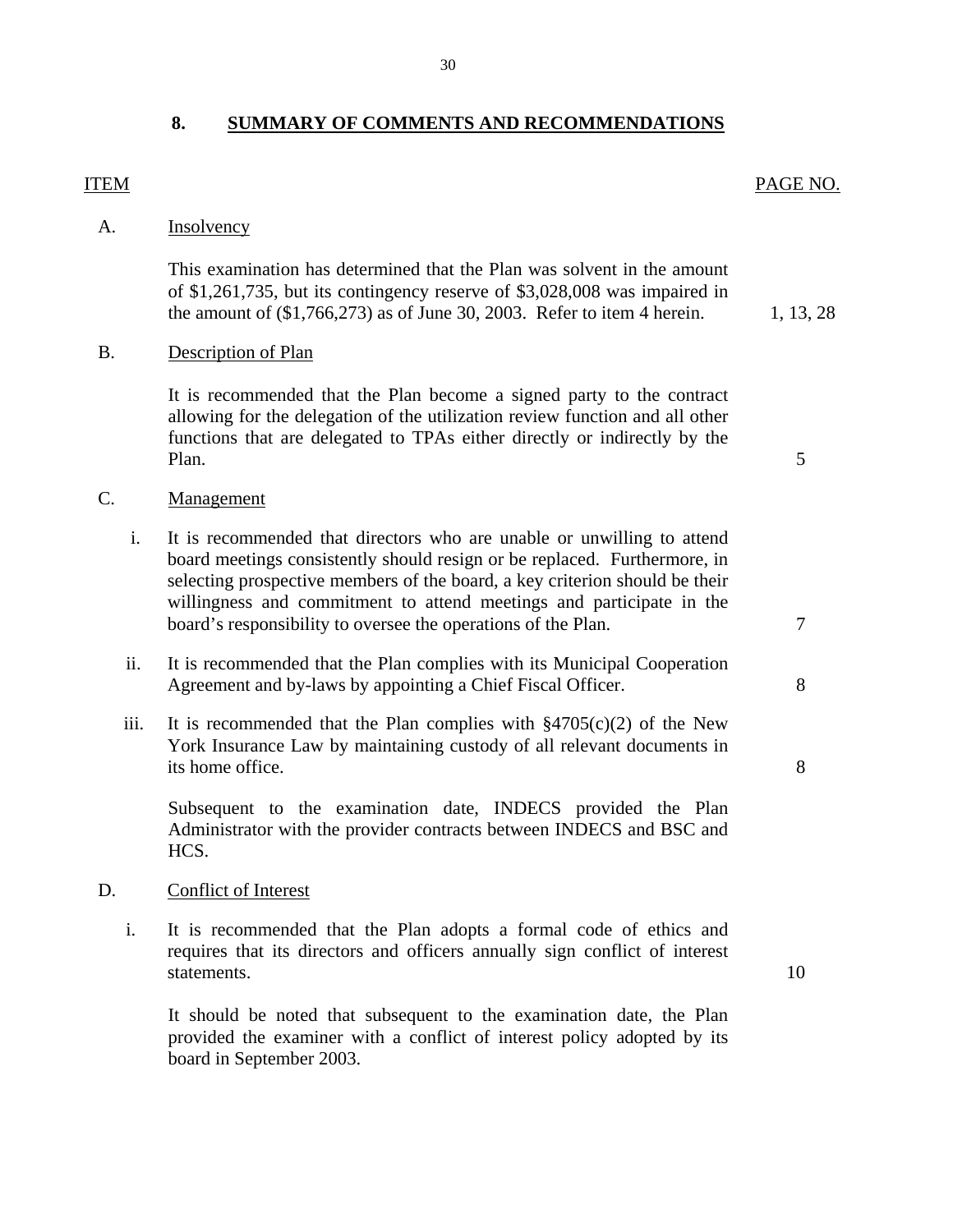| ITEM |                                                                                                                                                                                                                                                                                             | PAGE NO. |
|------|---------------------------------------------------------------------------------------------------------------------------------------------------------------------------------------------------------------------------------------------------------------------------------------------|----------|
| ii.  | It is also recommended that the Plan provides accurate responses when<br>filling out the General Interrogatories filed with this Department.                                                                                                                                                | 10       |
| E.   | <b>Accounts and Records</b>                                                                                                                                                                                                                                                                 |          |
| i.   | It is recommended that the Plan presents its accounts in compliance with<br>the requirements of Statement of Statutory Accounting Principles #2,<br>paragraph 5.                                                                                                                            | 11       |
| ii.  | It is recommended that the Plan takes the necessary steps to complete its<br>Schedule F ("Claims Payable Analysis") in accordance with the annual<br>statement instructions.                                                                                                                | 12       |
| iii. | It is recommended that the Plan exercises due diligence in preparing its<br>annual statement and reports the actual balances from the previous year's<br>annual statement in the "prior year" column in the "current year" annual<br>statement.                                             | 12       |
| F.   | Market Conduct                                                                                                                                                                                                                                                                              |          |
|      | It is recommended that the Plan modify its contract documents to conform<br>to the aforementioned statutory changes. It is further recommended that<br>the Plan reprocess all claims where such benefits were not properly<br>afforded since the effective date of each respective statute. | 17       |
|      | The Department and the Plan are involved in ongoing discussions to<br>resolve the issue of compliance with Section 4303(s).                                                                                                                                                                 |          |
| G.   | <b>Claims Processing Oversight</b>                                                                                                                                                                                                                                                          |          |
| i.   | It is recommended that Plan management fulfills its responsibility for<br>compliance with New York Insurance statutes, rules, and regulations, as<br>regards claims settlement practices, via stronger oversight of its TPA's<br>practices.                                                 | 18       |
| ii.  | It is further recommended that all "claims settlement" recommendations<br>be brought to the attention of INDECS and immediately remedied.                                                                                                                                                   | 18       |
| iii. | It is recommended that INDECS continue to take proactive steps to<br>identify and correct errors that may be occurring on an ongoing basis and<br>consider providing retraining to individuals who consistently appear on<br>the daily error register.                                      | 21       |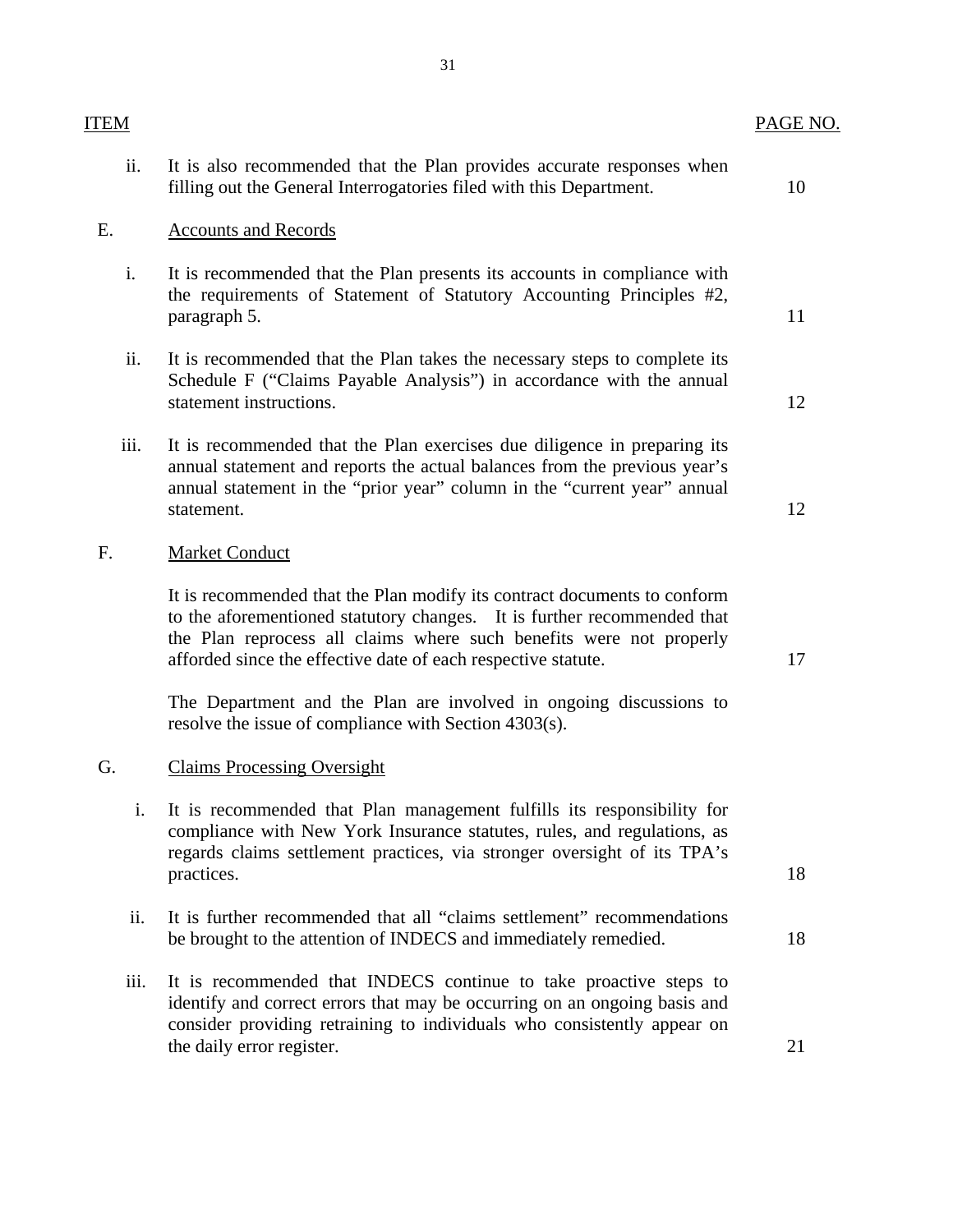iv. It is recommended that external audits of INDECS' claims processing function(s) be performed on an annual basis and that the results be

provided to the Plan's management. 21

| V.   | It is also recommended that the Plan obtains periodic reports from<br>INDECS that measure claims processing accuracy, and that it obtains the<br>results of all internal reviews and audits of INDECS' claim processing<br>functions.                                                              | 21 |
|------|----------------------------------------------------------------------------------------------------------------------------------------------------------------------------------------------------------------------------------------------------------------------------------------------------|----|
| vi.  | recommended that INDECS investigate possible<br>It is<br>system<br>enhancements that will facilitate the application of prior allowances to<br>aged claims to ensure they receive the proper reimbursement of benefits.                                                                            | 21 |
| Н.   | <b>Utilization review</b>                                                                                                                                                                                                                                                                          |    |
| i.   | It is recommended that the Plan, in its oversight of the claims settlement<br>function, require that third parties acting on its behalf comply with §4901<br>(a) and $(b)(1)$ of the New York Insurance Law.                                                                                       | 23 |
| ii.  | It is further recommended that HCS file the required documentation with<br>the Insurance Department.                                                                                                                                                                                               | 23 |
|      | Subsequent to the examination date, HCS filed its utilization review report<br>with the Insurance Department.                                                                                                                                                                                      |    |
| iii. | Should any "determination" be made, then the Plan should provide written<br>insureds and providers regarding utilization review<br>notices<br>to<br>determinations in accordance with §4903(b) of the New York Insurance<br>Law.                                                                   | 24 |
| iv.  | It is recommended that the utilization review notices provided to Plan<br>members agree with the Plan's appeal instructions.                                                                                                                                                                       | 24 |
| V.   | Therefore, it is recommended that the Plan's agreement with INDECS be<br>amended to include verification that all claims settlement functions<br>contracted out to third parties, by INDECS, be audited, and that the results<br>of these audits be submitted to Plan management for their review. | 25 |
| vi.  | It is further recommended that the Plan's agreement with INDECS<br>contains performance measurements for the claims settlement functions                                                                                                                                                           |    |

#### ITEM PAGE NO.

performed by INDECS, and any other party it contracts with. 25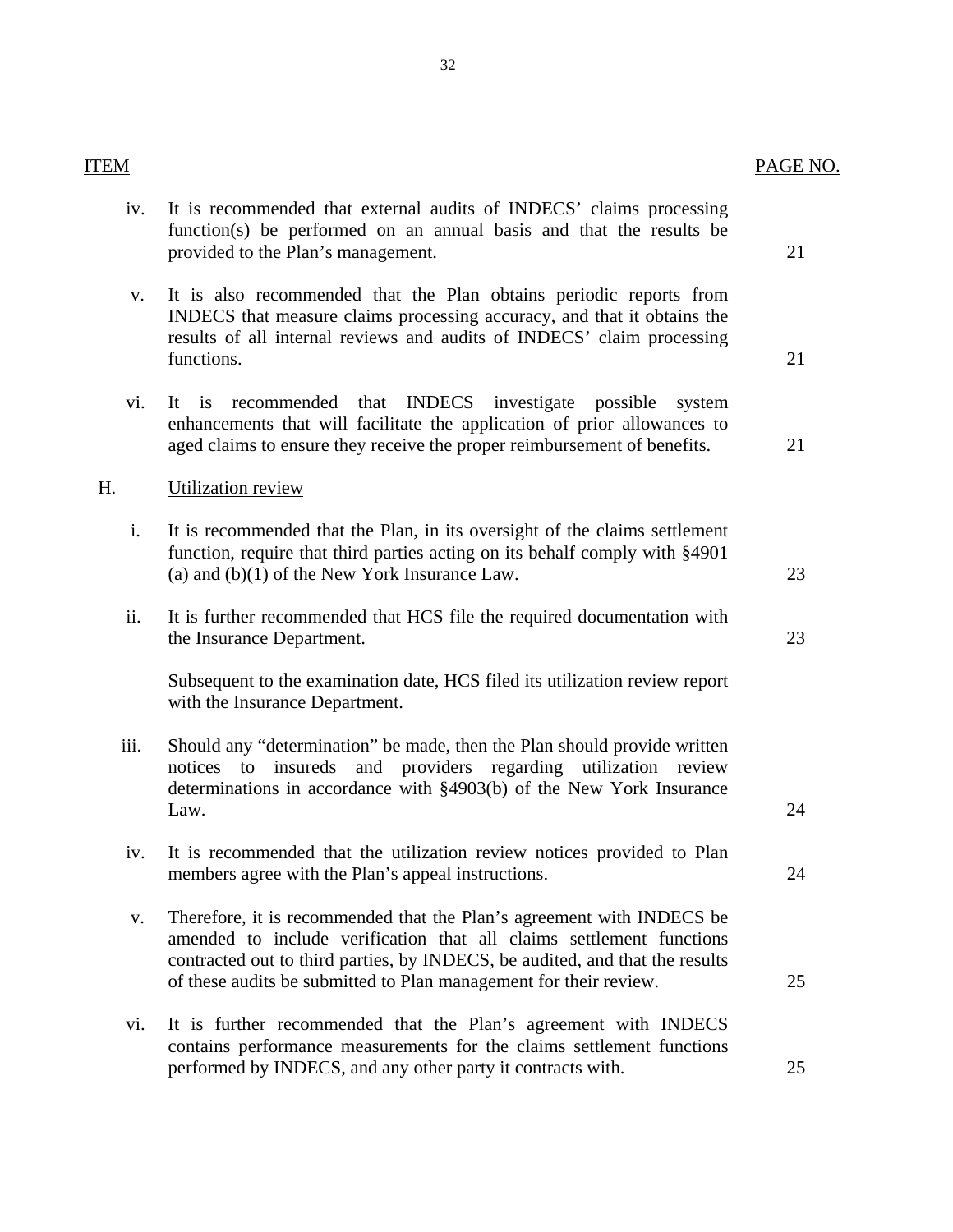## I. Explanation of Benefits Statements ("EOB")

It is recommended that the Plan modify its EOBs to comply with §3234(b)(7) of the New York Insurance Law. 26

The Plan provided evidence that its EOBs were amended, in March 2004, to include wording regarding the potential forfeiture of members' appeal rights.

## J. Grievances, appeals and complaints

It is recommended that all Appeals Committee's written responses to members cite the reasons for its decisions, and the specific plan provisions upon which their review decision was based. 27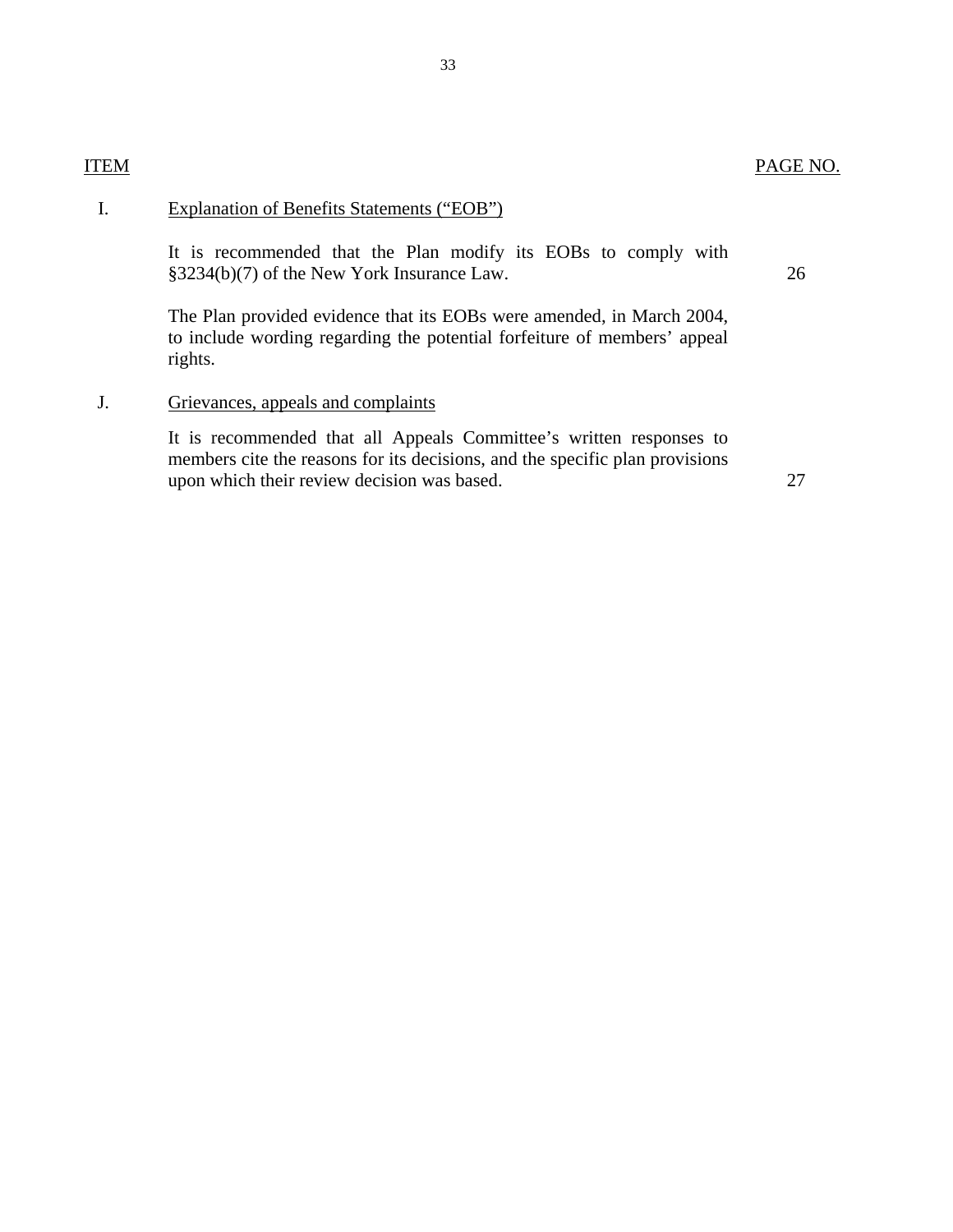Respectfully submitted,

 Victor Estrada, Senior Insurance Examiner

\_\_\_\_\_\_\_\_\_\_\_\_\_\_\_\_\_\_\_\_\_\_\_\_

STATE OF NEW YORK )  $\sum$  SS. ) COUNTY OF NEW YORK )

VICTOR ESTRADA, being duly sworn, deposes and says that the foregoing report submitted by him is true to the best of his knowledge and belief.

Victor Estrada

Subscribed and sworn to before me

\_\_\_\_\_\_\_\_\_\_\_\_\_\_\_\_\_\_\_\_\_\_\_

this  $\rule{1em}{0.15mm} \begin{array}{r} \n\text{this} \hspace{1em} \text{days} \text{of} \hspace{1em} \text{2004}. \n\end{array}$